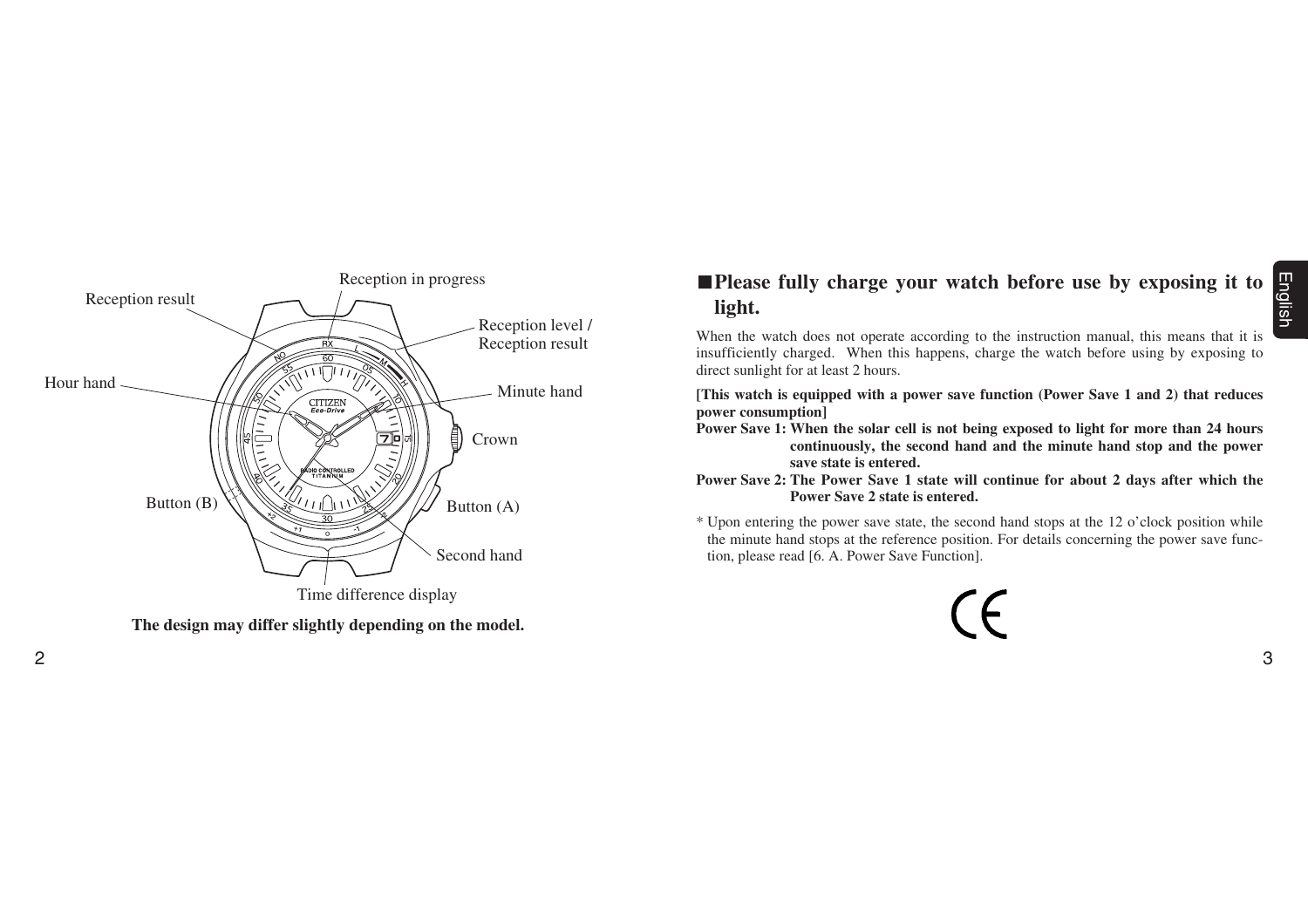This watch is a radio wave watch that automatically corrects the time and date by receiving the standard time radio wave (time information) transmitted in Germany. In addition, this watch also functions as an analog solar-powered watch equipped with a photoelectric power generation function that drives the watch by converting light energy into electrical energy. It is also equipped with other useful functions, including a power save function that reduces power consumption of the watch when the solar cell is not exposed to light.

# **\* Locations Where Radio Wave Reception may be Difficult**

- It may be difficult to receive radio waves in certain locations. The time and date are not set correctly if radio waves are unable to be received.
- There rarely may be times when the time and date are not set correctly even if radio waves are received.

When this happens, carefully read the section on page 8 entitled, "Radio Wave Receiving Function" and then try repeating the procedure for receiving radio waves (either manually or automatically).

# **Contents**

| A. Radio Wave Receiving Function                                         |  |
|--------------------------------------------------------------------------|--|
| <for good="" reception=""></for>                                         |  |
| <locations be="" difficult="" may="" reception="" where=""></locations>  |  |
| <general areas="" for="" receiving="" reference=""></general>            |  |
| B. Photoelectric Power Generation Function                               |  |
|                                                                          |  |
|                                                                          |  |
| A. Radio Wave Reception (Regular Automatic Reception and Free Reception) |  |
| B. Indication of Reception Level during Radio Wave Reception             |  |
| C. Indication of Radio Wave Reception Result                             |  |
| <confirmation of="" reception="" result=""></confirmation>               |  |
| D. Return Automatic Reception                                            |  |
| E. Recovery Automatic Reception                                          |  |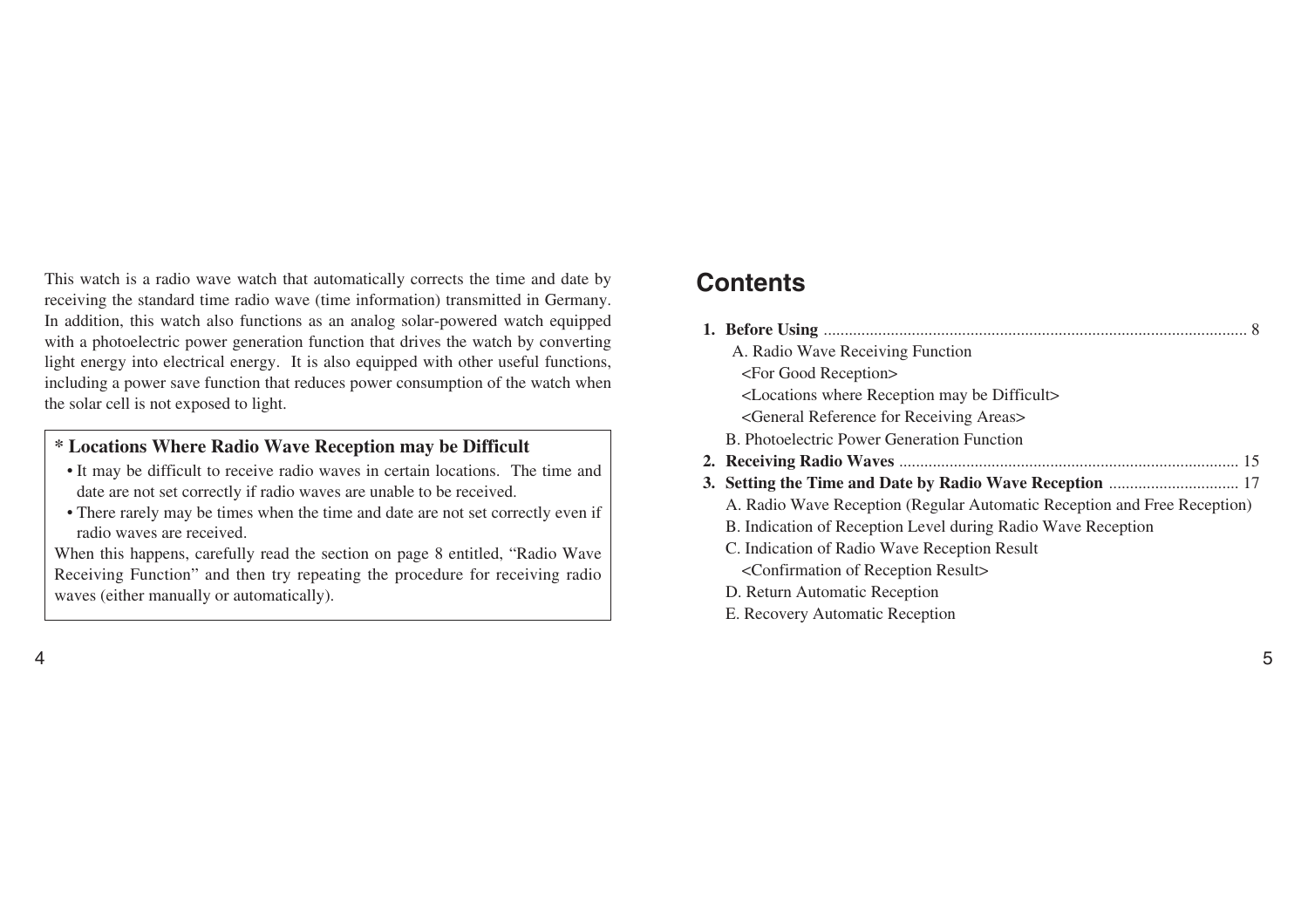| A. Setting Procedure for Time Difference Correction (1)                                        |
|------------------------------------------------------------------------------------------------|
| B. Setting Procedure for Time Difference Correction (2)                                        |
|                                                                                                |
| A. Changing the Display                                                                        |
| B. Correcting the Seconds and Minutes                                                          |
| C. Correcting the Elapsed Years and Month                                                      |
| <setting a="" date="" non-existent="" to=""></setting>                                         |
| <reading and="" month="" the="" year=""></reading>                                             |
| <quick chart="" for="" leap="" number="" of="" reference="" since="" year="" years=""></quick> |
| D. Correcting the Hours and Date                                                               |
|                                                                                                |
| A. Power Save Function                                                                         |
| <power 1="" save=""></power>                                                                   |
| <canceling 1="" power="" save=""></canceling>                                                  |
| <power 2="" save=""></power>                                                                   |
| <canceling 2="" power="" save=""></canceling>                                                  |

| B. Insufficient Charge Warning Function                                    |  |
|----------------------------------------------------------------------------|--|
| C. Time Setting Warning Function                                           |  |
| D. Overcharging Prevention Function                                        |  |
| 7. General Reference for Charging Times of Solar-Powered Watches  50       |  |
|                                                                            |  |
| <try all="" at="" charged="" keep="" the="" times="" to="" watch=""></try> |  |
|                                                                            |  |
|                                                                            |  |
| A. Checking the Reference Position                                         |  |
| B. Setting the Reference Position                                          |  |
|                                                                            |  |
|                                                                            |  |
|                                                                            |  |
|                                                                            |  |
|                                                                            |  |

6 a *7*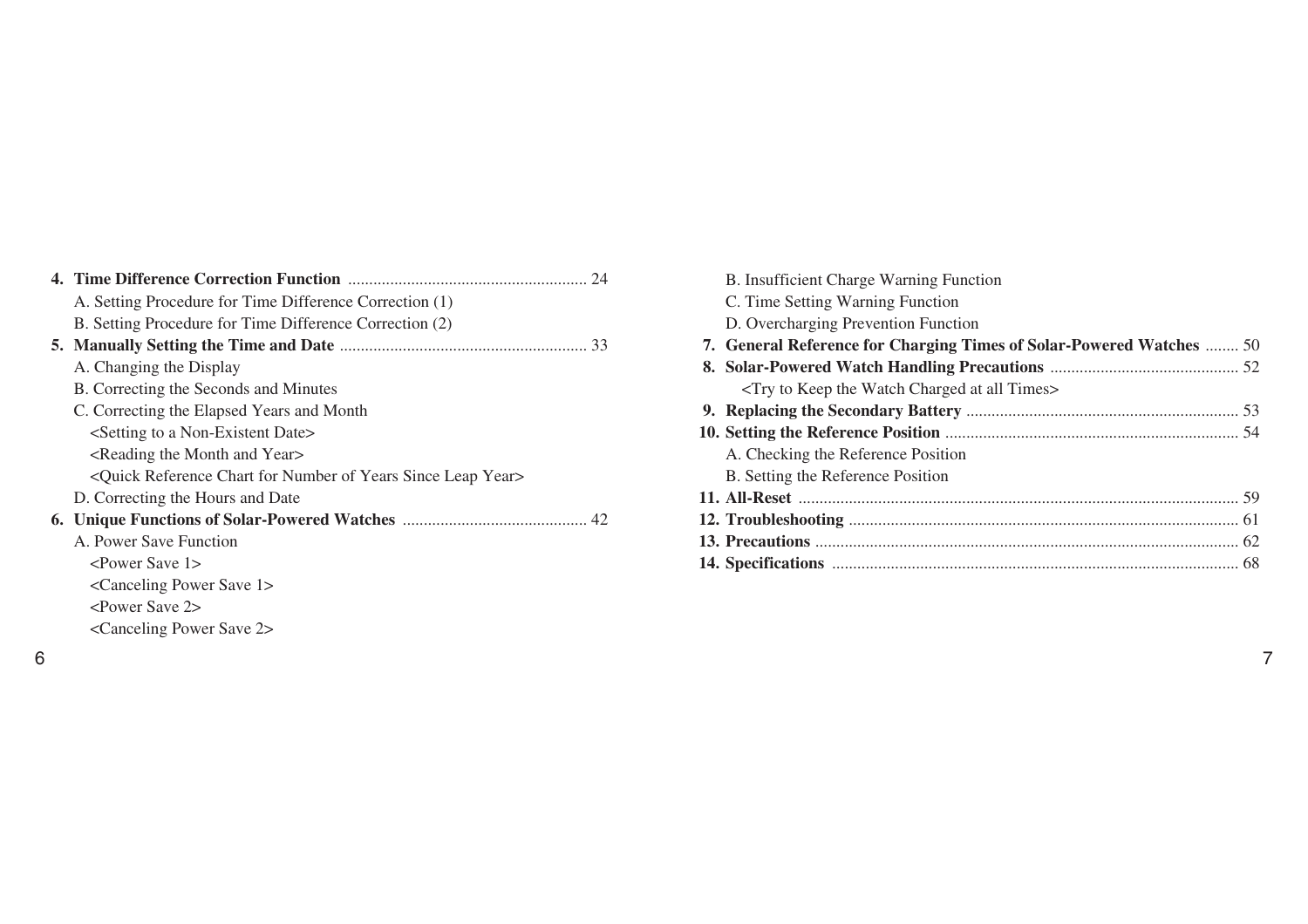# **1. Before Using**

# **A. Radio Wave Receiving Function**

#### **<For Good Reception>**

- · This watch incorporates an antenna for receiving radio waves at the 12:00 position inside the case. For good reception, it is ideal to have the 12:00 position of the watch facing in the direction of the radio wave transmitter station.
- · Try receiving radio waves using the reception level function while changing the orientation of the watch or location. Finding the location and direction at which radio waves can be received easily results in more reliable reception.
- · To obtain stable reception, do not move the watch during reception.
- · Radio waves may be hard to receive due to blockage by a metallic object or the environment. When inside a building and so on, reception should be performed as close to a window as possible.



Radio waves may be unable to be received in close proximity to the radio wave transmitter station (within a distance of about 10 km). In addition, radio waves may not be received properly even if they are able to be received. If this happens, either change the orientation of the watch antenna to 45 degrees to 90 degrees relative to the radio wave transmitter station or move to a location farther away from the radio wave transmitter station (more than about 10 km away), and then try receiving radio waves again.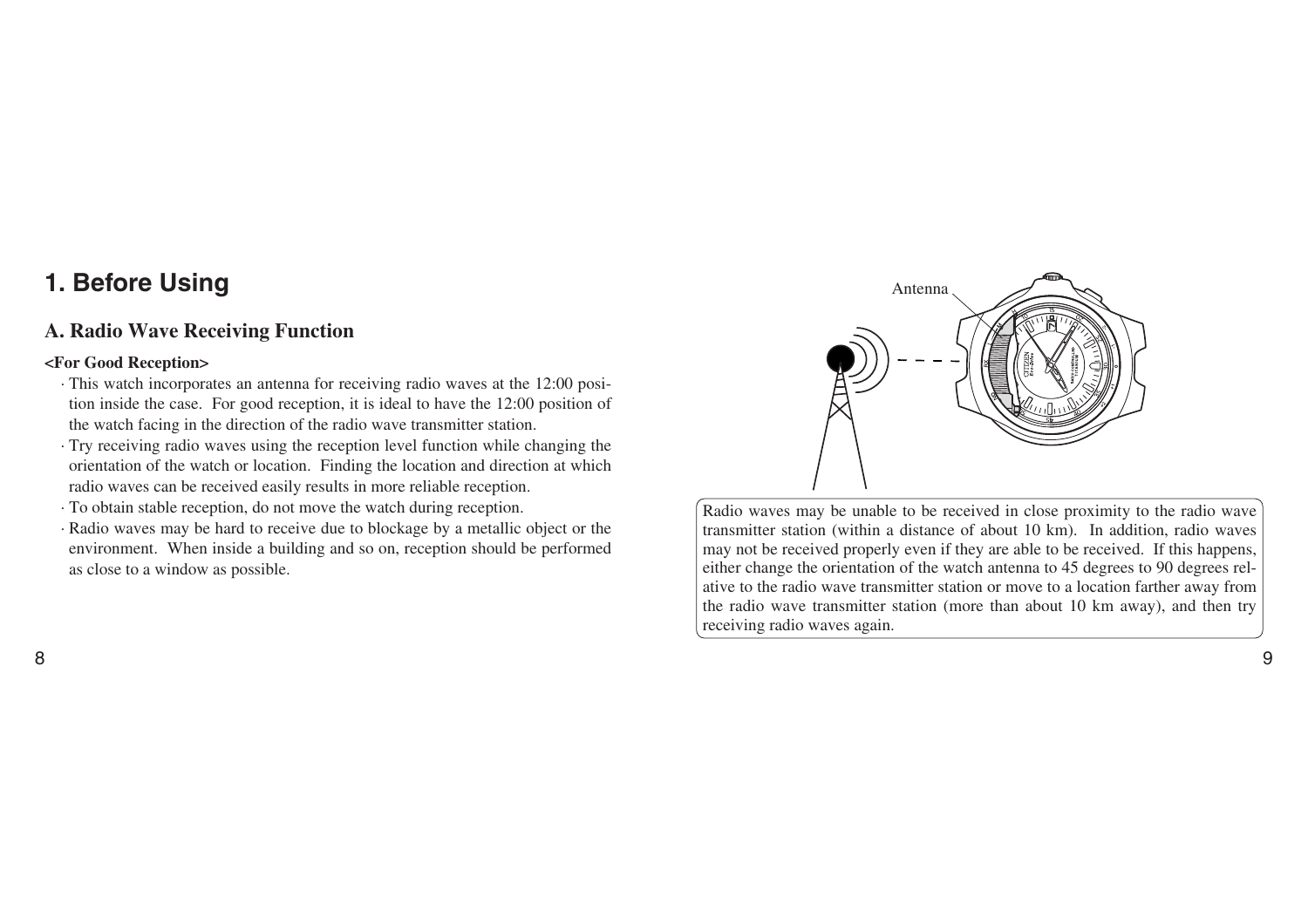#### **<Locations where Reception may be Difficult>**

It may not be possible to properly receive radio waves at the following locations susceptible to generation of radio wave noise or under the following environment conditions that cause difficulty in receiving radio waves.

- (1) Locations subject to extremely high or low temperatures
- (2) Inside a reinforced concrete building, between tall buildings or in valleys between mountains or underground
- (3) In a car, train or airplane
- (4) Near high-tension wires (power lines), railroad overhead wires or airports (communication facilities)
- (5) Near a cellular telephone in use
- (6) Near household electric appliances or OA equipment such as TV sets, refrigerators, personal computers, fax machines, etc.
- \* Radio waves cannot be received properly while walking or traveling in a motor vehicle, etc.

#### **<General Reference for Receiving Areas>**

A general reference for the areas where the watch can receive standard time radio waves is as follows. However, these areas may vary depending on the time zone, seasonal variations and weather (presence of lightning, etc.). Since this map only provides a general reference of the standard receiving areas, it may not apply in some particular locations even within the range shown on the map.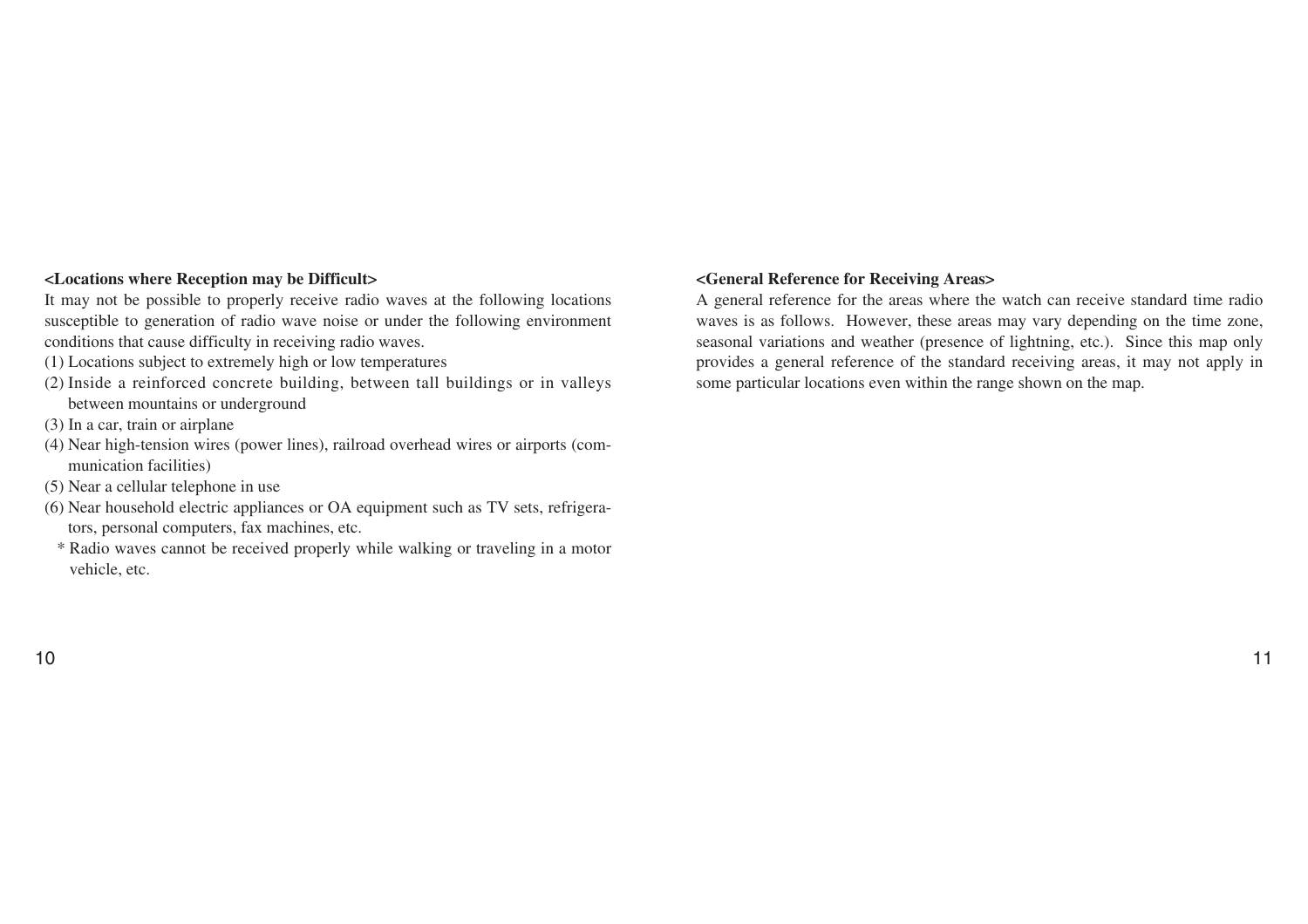| Standard time radio wave | Location of transmitter                                   | General reference for areas where radio                                                                                                        |  |
|--------------------------|-----------------------------------------------------------|------------------------------------------------------------------------------------------------------------------------------------------------|--|
| transmitter station      | station                                                   | waves can be received                                                                                                                          |  |
| DCF77                    | Mainflingen, Germany<br>(25 km southeast of<br>Frankfurt) | Radius of about 900 km from radio<br>wave transmitter station (radio waves<br>may not be able to be received in the<br>vicinity of Lake Leman) |  |



# **B. Photoelectric Power Generation Function**

This watch uses a secondary battery to store electrical energy. Once fully charged, the watch will continue to keep the correct time for about 8 years (in the Power Save 2 state) without further charging. Furthermore, it will continue to keep the correct time for about 9 months when the Power Save modes are not activated.

Power Save: When power generation stops as a result of the solar cell not being expose to light, the power save function is activated to reduce the power consumption of the watch. (For more details, please refer to section 6-A entitled, "Power Save Function".)

#### **<For Optimum Use of this Watch>**

In order to use this watch comfortably, try to keep the watch charged at all times. There is no risk of overcharging no matter how often the watch is charged (overcharging protection function).

**Expose the dial (solar cell) to light when charging.**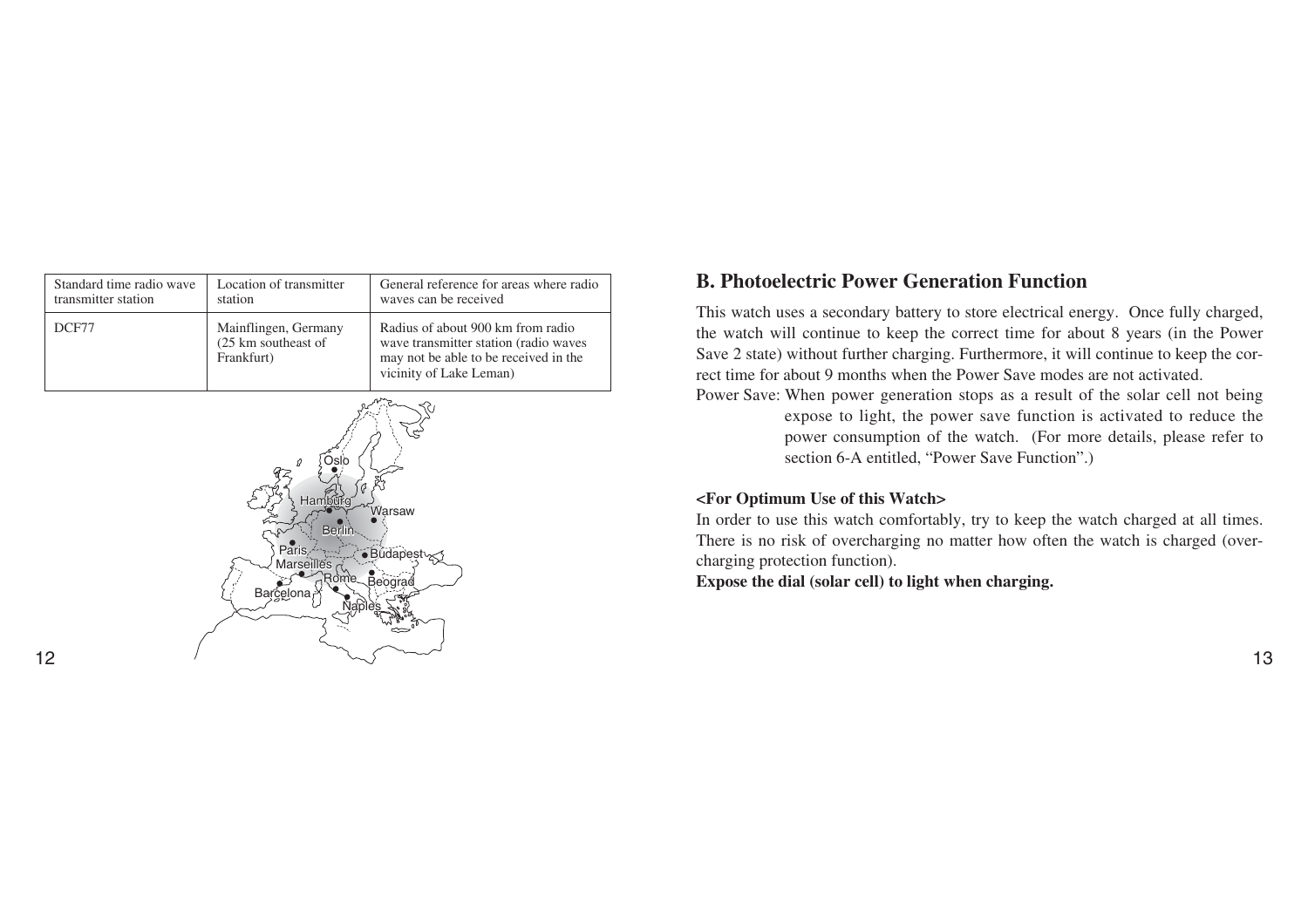#### **<Try to Keep the Watch Charged at all Times>**

- · If you wear long sleeves, the fabric may cover the watch and prevent it from being exposed to light resulting in the watch becoming insufficiently charged.
- · When the watch is removed, try to place it in as bright a location as possible. This will enable the watch to continue to run properly at all times.

# **2. Receiving Radio Waves**

There are two ways to receive radio waves, namely automatic reception (regular automatic reception, return automatic reception and recovery automatic reception) and free reception. When radio waves are received properly, the time (hours, minutes, seconds, daylight savings time) and date (month, day, year) are corrected automatically.

- 1. Regular Automatic Reception: Radio waves are received automatically twice a day at 3:00 AM and 4:00 AM each day.
- 2. Free Reception: Radio waves can be received at any time.
- 3. Return Automatic Reception: Radio waves are received when the watch automatically returns to the reception state after the Power Save 2 state has been canceled.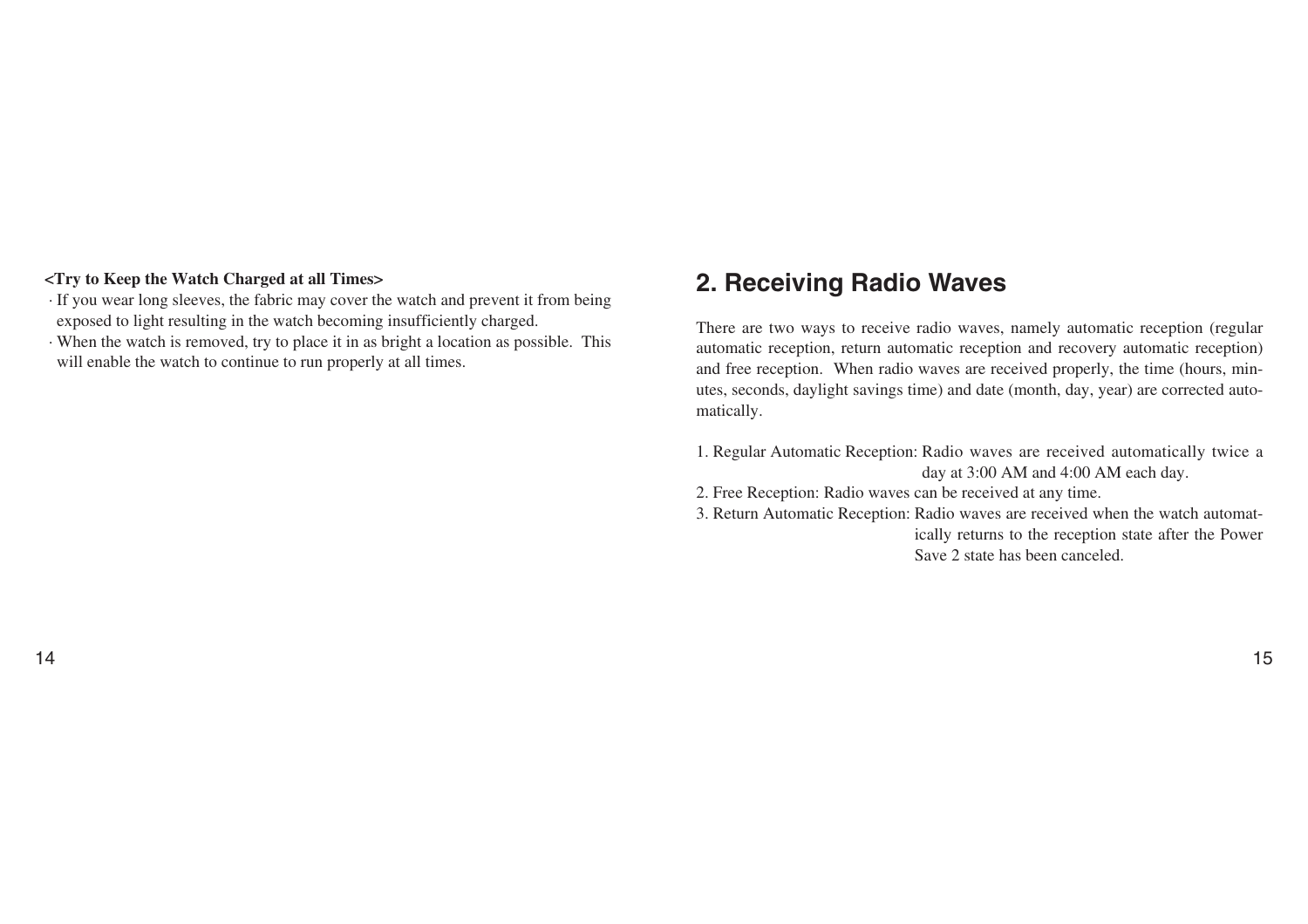4. Recovery Automatic Reception: The watch switches to the recovery automatic reception state and receives radio waves when the watch is sufficiently charged after having stopped due to being insufficiently charged.

#### **[Data Received from German Standard Time Radio Wave]**

· Time information: Hours, minutes, seconds, daylight savings time

· Date information: Month, day, year

# **3. Setting the Time and Date by Radio Wave Reception**

It is recommended to try receiving radio waves while changing the direction and location of the watch to find the location and direction at which reception is easiest while referring to the reception level. Do not move the watch when receiving radio waves.

# **A. Radio Wave Reception (Regular Automatic Reception and Free Reception)**

|                           | <b>Regular automatic reception</b>                                                                                                                                                                                      | <b>Free reception</b>                                                                                                                                                                                                                                                                                                                                                            |
|---------------------------|-------------------------------------------------------------------------------------------------------------------------------------------------------------------------------------------------------------------------|----------------------------------------------------------------------------------------------------------------------------------------------------------------------------------------------------------------------------------------------------------------------------------------------------------------------------------------------------------------------------------|
| $(1)$ Reception<br>method | The second hand automatically<br>moves to the RX (reception in<br>progress) position (0 seconds<br>position) twice a day at 3:00<br>AM and 4:00 AM each day,<br>after which the watch begins to<br>receive radio waves. | When button (A) is pressed after about 2 seconds,<br>the second hand rapidly moves to the RX (reception<br>is progress) position (0 seconds position), after<br>which the watch begins to receive radio waves.<br>Note: If button (A) is continuously depressed for 10<br>seconds or more, the watch changes to the "Refer-<br>ence Position (0 position/12:00 position) Check". |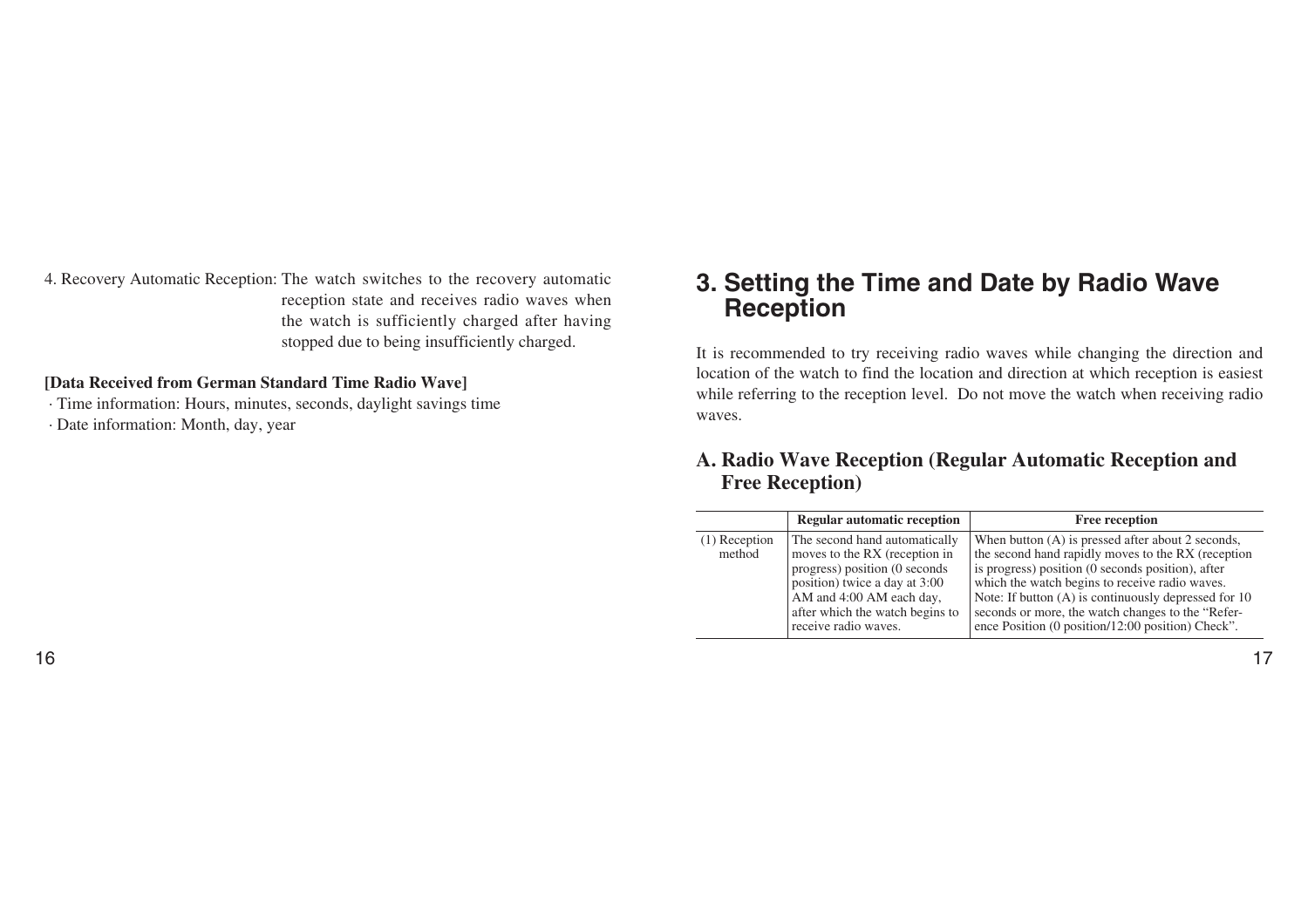| $(2)$ Hand loca-<br>tion during<br>reception    | After the second hand has indicated that reception is in progress (RX), it moves to the<br>reception level. The minute hand stops at the location corresponding to the second<br>hand.                                                                                                                                                                                                                                                                                                                                                                                                                                                                                                                                                                                                             |
|-------------------------------------------------|----------------------------------------------------------------------------------------------------------------------------------------------------------------------------------------------------------------------------------------------------------------------------------------------------------------------------------------------------------------------------------------------------------------------------------------------------------------------------------------------------------------------------------------------------------------------------------------------------------------------------------------------------------------------------------------------------------------------------------------------------------------------------------------------------|
| $(3)$ Reception<br>results                      | If reception is successful: The time (including daylight savings time) and date are cor-<br>rected automatically based on the results of reception.<br>If reception has failed: The watch returns to the time and date display stored in the<br>watch prior to reception.                                                                                                                                                                                                                                                                                                                                                                                                                                                                                                                          |
| (4) Confirma-<br>tion of<br>reception<br>result | When button (A) is pressed after receiving, the second hand rapidly moves to the<br>reception result (reception level) and stops.<br>The watch automatically returns to the current time after 10 seconds. In addition, the<br>watch can also be returned to the current time by pressing button (A).<br>However, if button (A) is continuously depressed for 2 seconds or more, the second<br>hand moves to the RX position indicating that reception is in progress and free recep-<br>tion begins.<br><b>Note:</b> Reception results cannot be confirmed even if button (A) is pressed while each<br>hand is returning to the current time following completion of reception. Con-<br>firm reception results by pressing button $(A)$ only after each hand has returned to<br>the current time. |

# **B. Indication of Reception Level during Radio Wave Reception**

During radio wave reception, the second hand waits at the reception position corresponding to the reception status and indicates the reception level (degree of ease of radio wave reception).

| <b>Reception level</b>                          | <b>Symbol</b> | Second hand reception level indication position |
|-------------------------------------------------|---------------|-------------------------------------------------|
| When radio wave reception<br>level is high      | H             | 9 minute position                               |
| When radio wave reception<br>is moderately high | М             | 6 minute position                               |
| When radio wave reception<br>is low             |               | 3 minute position                               |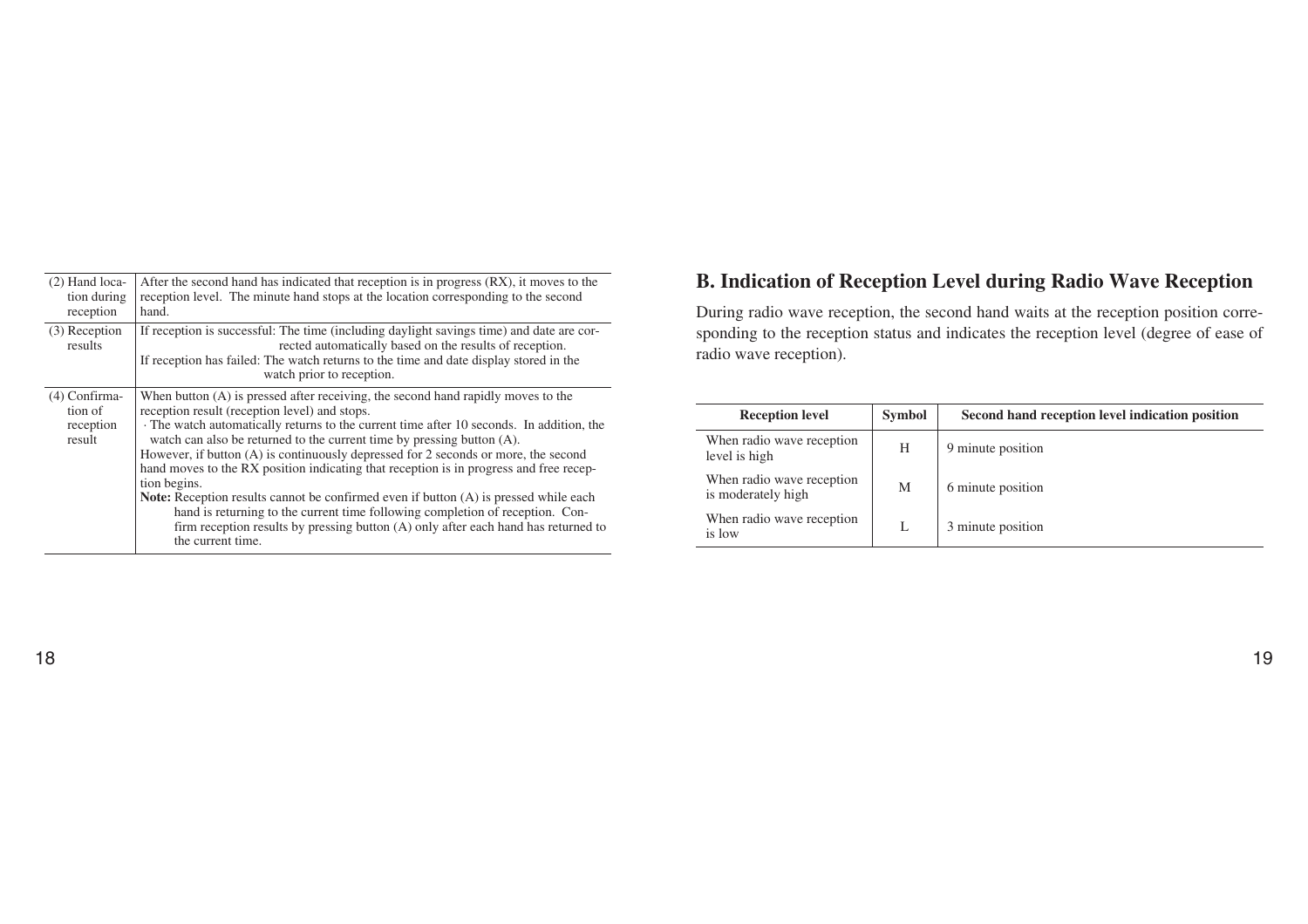# **C. Indication of Radio Wave Reception Result**

Reception level can be confirmed following reception of radio waves.

## **<Confirmation of Reception Result>**

· When button (A) is pressed, the second hand rapidly moves to the position corresponding to the reception result and indicates the reception level for 10 seconds.

**Note**: Free reception begins if button (A) is pressed for 2 seconds or more.

· The watch automatically returns to the current time after 10 seconds. In addition, the watch can also be returned to the current time by pressing button (A). However, if button (A) is continuously depressed for 2 seconds or more, the second hand moves to the RX position indicating that reception is in progress and free reception begins.

| <b>Reception results</b>                                        | <b>Symbol</b>  | Second hand reception level indication position |
|-----------------------------------------------------------------|----------------|-------------------------------------------------|
| When reception was successful                                   |                |                                                 |
| When radio waves were received<br>at a high reception level     | H              | 9 minute position                               |
| When radio waves were received<br>at a moderate reception level | M              | 6 minute position                               |
| When radio waves were received<br>at a low reception level      | L              | 3 minute position                               |
| When reception failed                                           | N <sub>O</sub> | 55 minute position                              |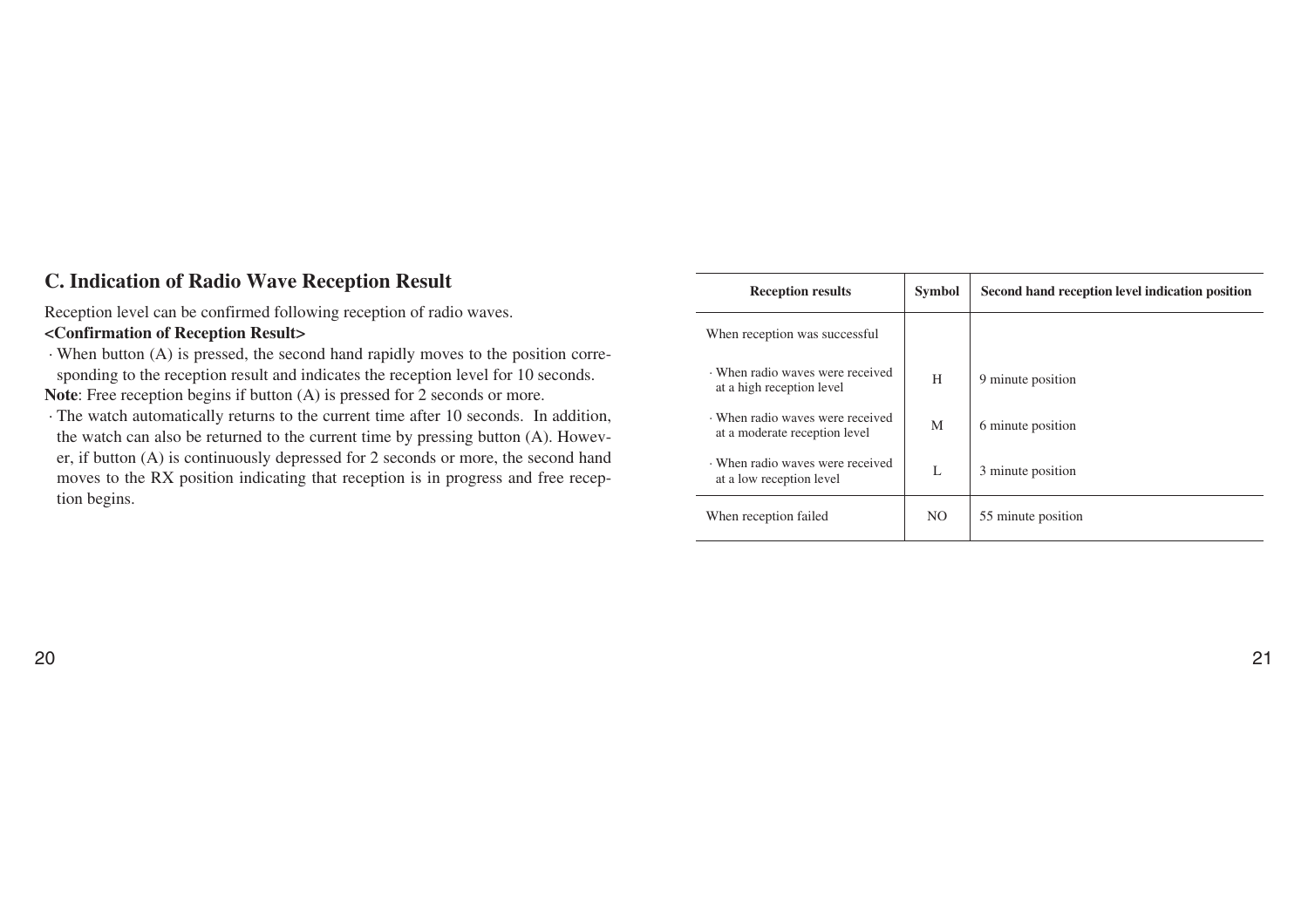## **D. Return Automatic Reception**

When the Power Save 2 state (during which the second hand and minute hand are stopped) is canceled, the watch automatically changes to the reception state after rapidly returning to the time stored in memory, and begins to receive radio waves.

- · When reception has been successful: The time and date are corrected automatically and the watch begins to run.
- · When reception has failed: The watch returns to the time and date display stored in memory prior to reception and begins to run.

# **E. Recovery Automatic Reception**

When the watch is sufficiently recharged after having stopped as a result of being insufficiently charged, the watch automatically performs one cycle of recovery automatic reception.

- · When reception has been successful: The time and date are corrected automatically and the watch begins to run. The watch can be used normally at this time.
- · When reception has failed: The time setting warning function (irregular 2-second interval movement) is activated. In this case, either perform free reception or set the time and date manually.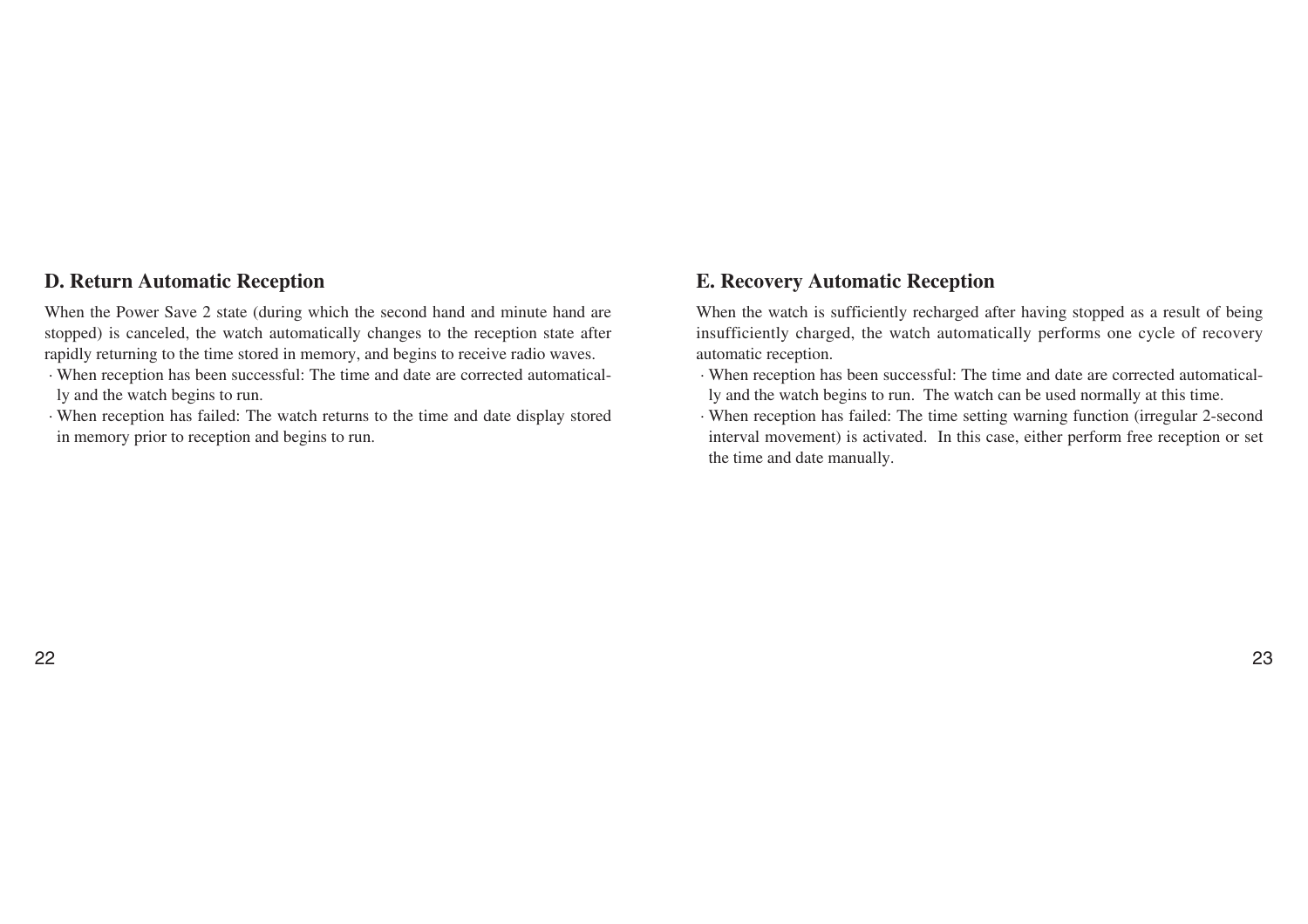# **4. Time Difference Correction Function**

This watch is equipped with two types of time difference correction functions.

#### **<Time Difference Correction Function (1)>**

- · The time difference can be set in 1 hour units relative to the German standard time that has been received by the watch.
- · The setting range is from –2 hours to +2 hours.

#### **<Time Difference Correction Function (2)>**

- · The time difference can be set to an arbitrary time in 1 hour units by correcting the hour hand manually.
- · The time difference can be set in areas where the German standard time radio wave is unable to be received. In the case of having received the German standard time radio wave (either by free reception or regular automatic reception) after setting the time difference using the time difference correction function (2), the time difference is automatically corrected to the German standard time.

### 24 година в 1925 година в 1926 година в 1926 година в 1926 година в 1925 година в 1925 година в 1930 година в<br>24 август 1930 година в 1930 година в 1930 година в 1930 година в 1930 година в 1930 година в 1930 година в 19

# **A. Setting Procedure for Time Difference Correction (1)**

The correction state changes as shown below as a result of operating the crown and buttons.



Crown returned to normal position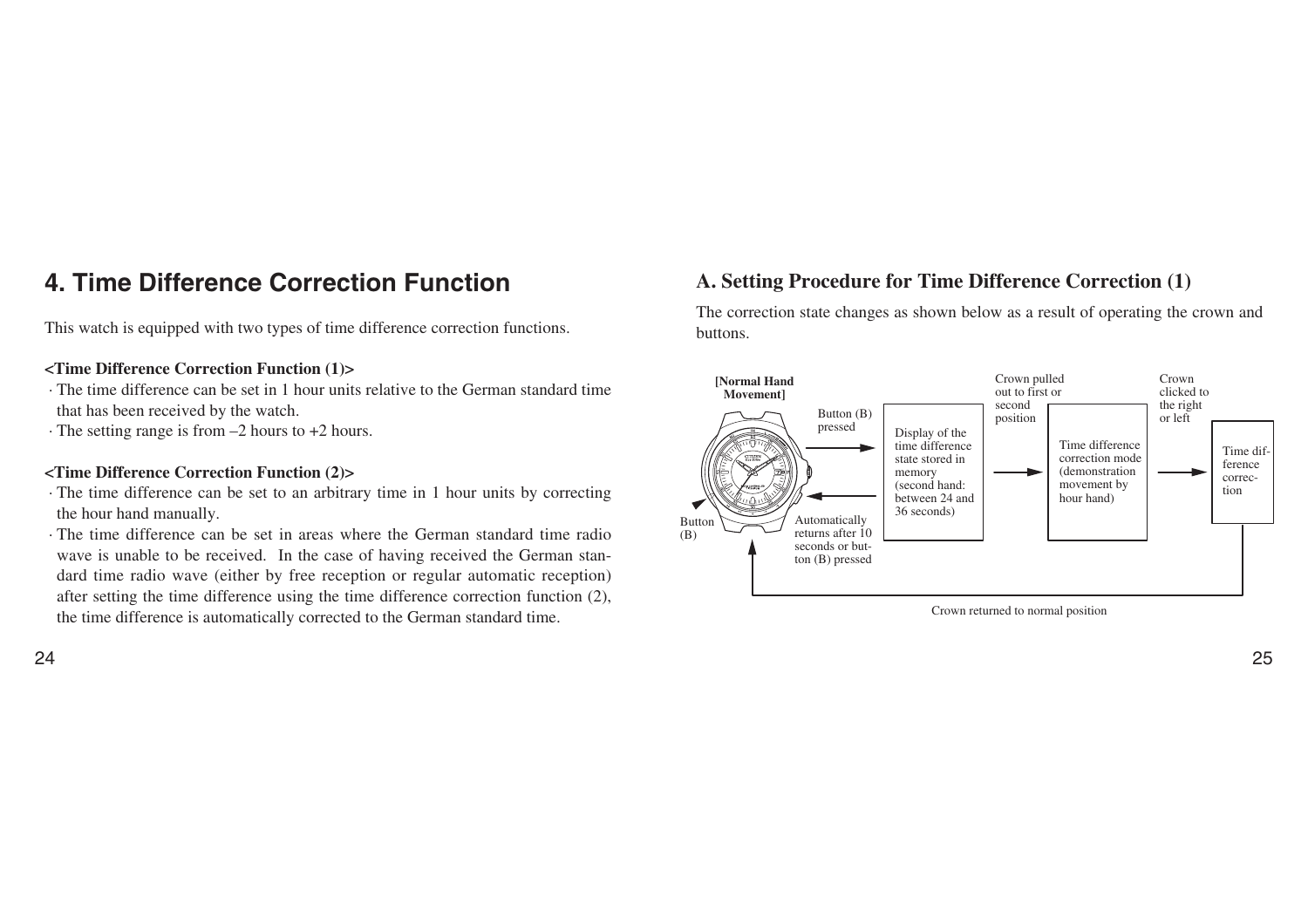#### **[Time Difference Display]**



Range over which time difference can be set relative to German standard time

- (1) When button (B) is pressed during normal hand movement, the second hand changes to the time difference display, and indicates the time difference stored in memory.
- (2) When the crown is pulled out to the first or second position, the hour hand performs a demonstration movement after which it indicates the current time and stops.
- (3) The time difference is corrected when the crown is clicked in either direction.
	- · The second hand moves by +1 hour (3 seconds) when the crown is clicked once to the right. After the second hand moves (time difference display state), the hour hand moves by 1 hour.
- · The second hand moves by –1 hour (3 seconds) when the crown is clicked once to the left. After the second hand moves, the hour hand moves by 1 hour.

#### **Notes:**

- · The time difference is not corrected even if the crown is clicked while the hands are moving. In the case of correcting the time difference continuously, only operate the crown after confirming that the hands have stopped moving.
- $\cdot$  The time difference is not corrected if the setting range (-2 to +2 hours) has been exceeded even if the crown is operated.
- (4) Return the crown to the normal position after correcting the time difference.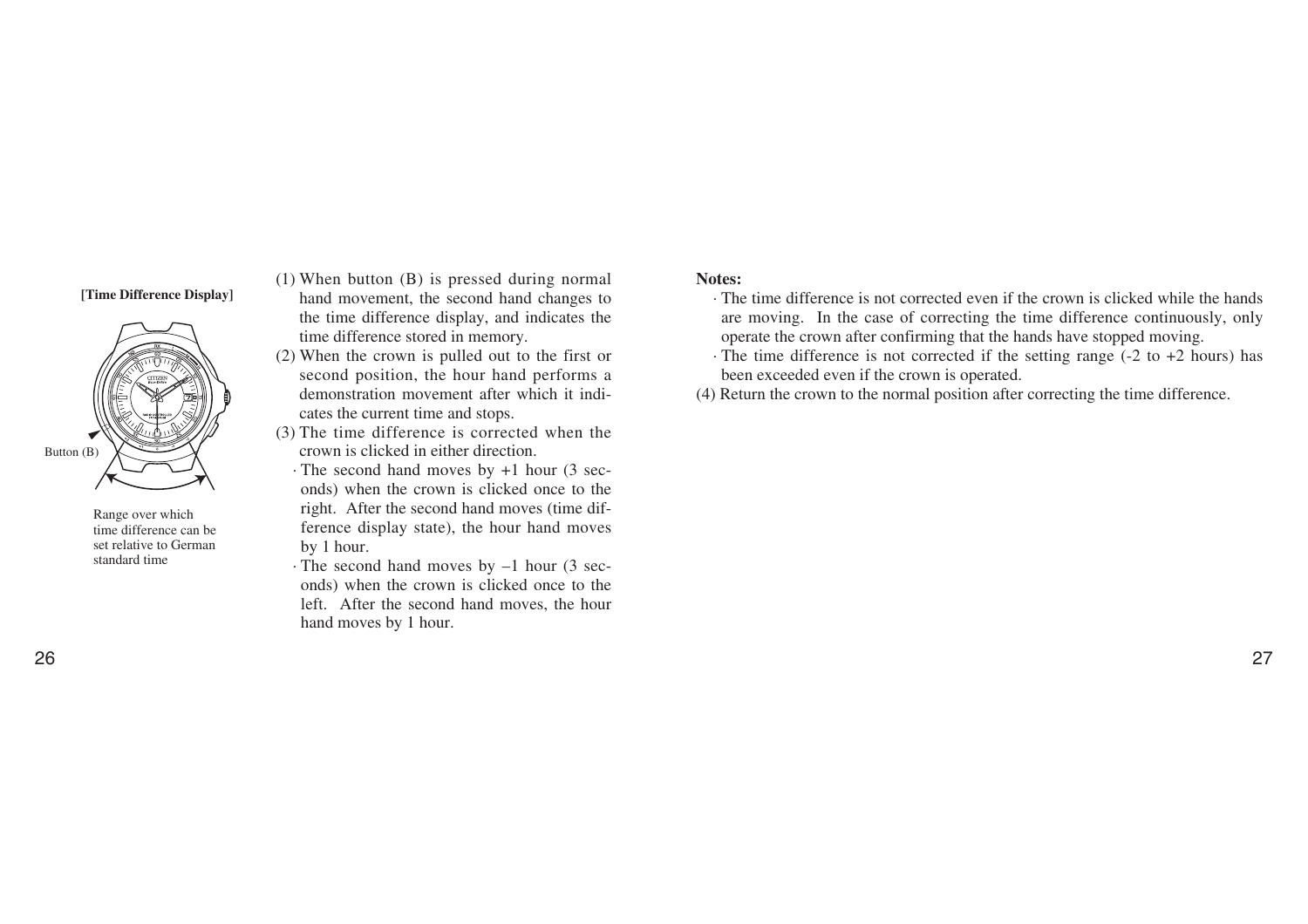| Countries having<br>the same time dif-<br>ference as Germany | Use of daylight<br>savings time | Time difference<br>from Germany of<br>$-1$ hour | Use of daylight<br>savings time |
|--------------------------------------------------------------|---------------------------------|-------------------------------------------------|---------------------------------|
| Norway                                                       | Yes                             | <b>Ireland</b>                                  | Yes                             |
| Sweden                                                       | Yes                             | Iceland                                         | No.                             |
| <b>Denmark</b>                                               | Yes                             | England                                         | Yes                             |
| <b>Netherlands</b>                                           | Yes                             | Portugal                                        | Yes                             |
| Czech                                                        | Yes                             |                                                 |                                 |
| Slovakia                                                     | Yes                             |                                                 |                                 |
| Belgium                                                      | Yes                             |                                                 |                                 |
| France                                                       | Yes                             |                                                 |                                 |
| Spain                                                        | Yes                             |                                                 |                                 |
| Switzerland                                                  | Yes                             |                                                 |                                 |
| Italy                                                        | Yes                             |                                                 |                                 |
| Austria                                                      | Yes                             |                                                 |                                 |
| Poland                                                       | Yes                             |                                                 |                                 |

### **[Time Differences of Major Countries Relative to Germany]**

**Note:** Since daylight savings time is contained in the standard time radio wave and corrected automatically, it is not required to be corrected. However, correction is required in the case of using in areas where daylight savings time is not used.

| Time difference<br>from Germany of<br>$+1$ hour                                                                       | Use of daylight<br>savings time                                                                                                       | Time difference of<br>$+2$ hours from<br>Germany  | Use of daylight<br>savings time                |
|-----------------------------------------------------------------------------------------------------------------------|---------------------------------------------------------------------------------------------------------------------------------------|---------------------------------------------------|------------------------------------------------|
| Finland<br><b>Belarus</b><br>Ukraine<br>Romania<br><b>Bulgaria</b><br>Greece<br>Turkey<br>Lebanon<br>Israel<br>Jordan | <b>Yes</b><br><b>Yes</b><br>N <sub>o</sub><br><b>Yes</b><br><b>Yes</b><br><b>Yes</b><br><b>Yes</b><br><b>Yes</b><br><b>Yes</b><br>Yes | Iraq<br>Kuwait<br>Saudi Arabia<br>Russia (Moscow) | Yes<br>N <sub>0</sub><br>N <sub>o</sub><br>Yes |

28 29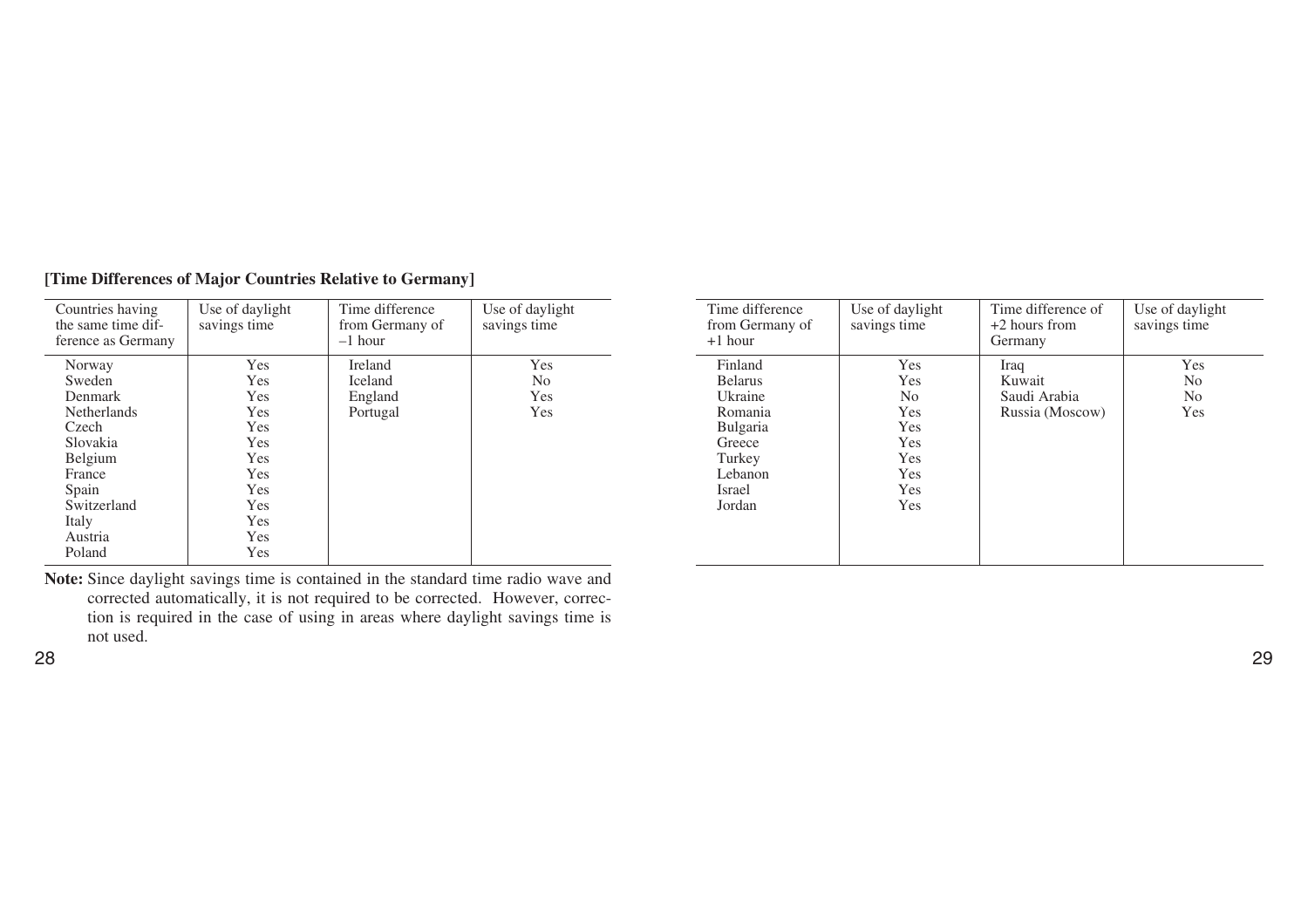# **B. Setting Procedure for Time Difference Correction (2)**

The time difference can be corrected for 30 seconds after pressing button (A) or for 30 seconds following completion of hand movement after the crown has been pulled out to the first position. The date also changes in coordination with the hour hand.



Returns automatically after 10 seconds or button (A) pressed

- (1) Pull the crown out to the first position.
	- · The second hand moves to the position of the "year" and "month" stored in memory and then stops.
- (2) When button (A) is pressed, the hour hand performs demonstration movement after which the watch changes the "hour" and "date" time difference correction state.
- · The second hand rapidly returns to the current time and the watch begins to run.
- (3) Turn the crown to set to the "hour" of the region for which time difference is to be set.
	- **①** If turned to the right (by one click), the hour hand moves forward (clockwise) by one hour.
	- **②** If turned to the left (by one click), the hour hand moves backward (counterclockwise) by one hour.
	- · Turning the crown continuously (by two clicks or more) causes the hour hand to move continuously.
	- · Continuous movement can be interrupted by clicking the crown by one click to the left or right.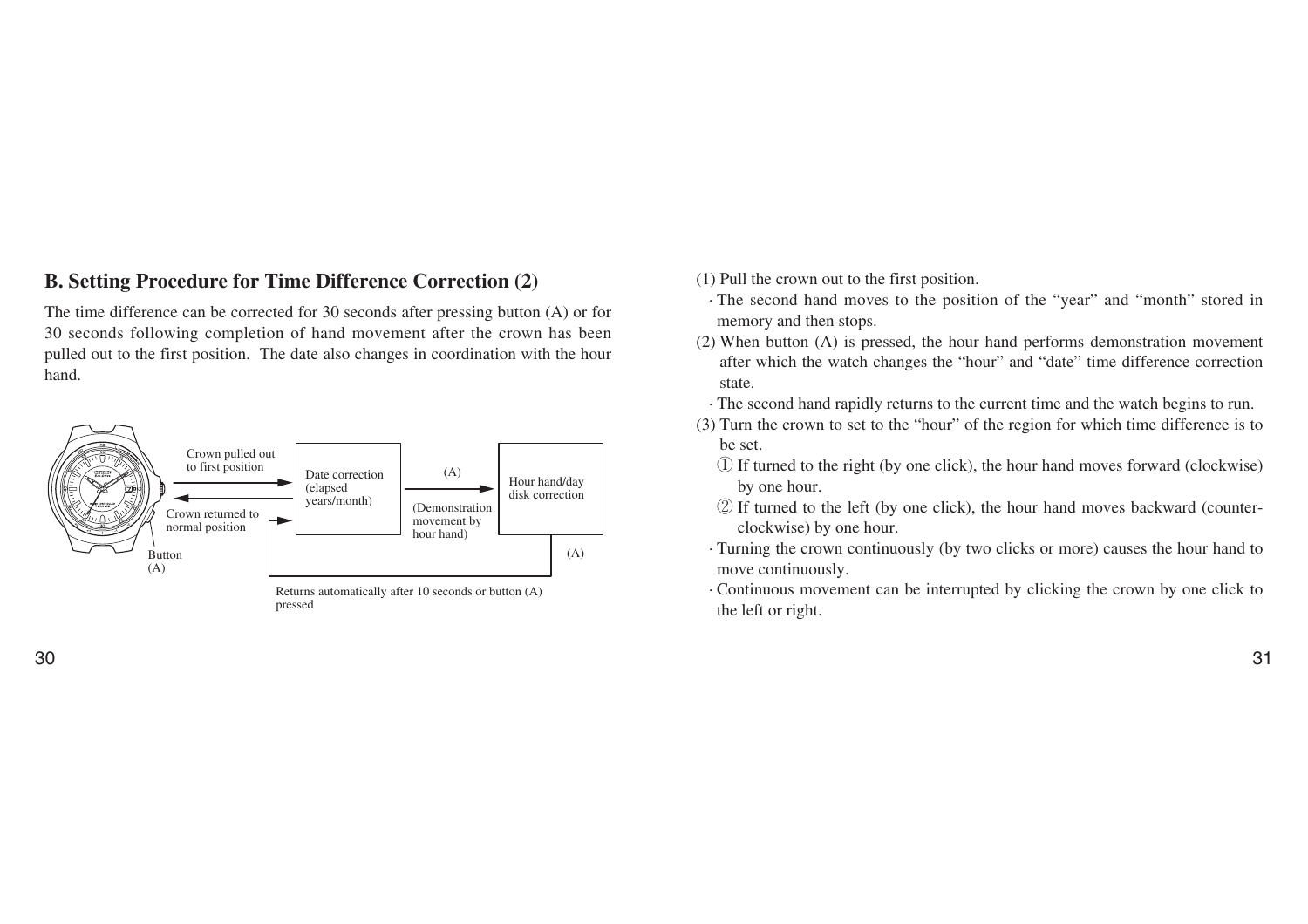**Note:** When correcting the time difference, pay attention to AM and PM in the region for which time difference is to be set. The time when the date changes is AM. The date changes between the hours of 10:00 PM and 3:00 AM. (4) Return the crown to the normal position after correcting the time difference.

# **5. Manually Setting the Time and Date**

This watch also allows the time and date to be set by manual operation when radio waves are unable to be received.

## **A. Changing the Display**

The correction state is changed in the manner shown below by operating the crown and buttons.

**[Normal Hand Movement]**

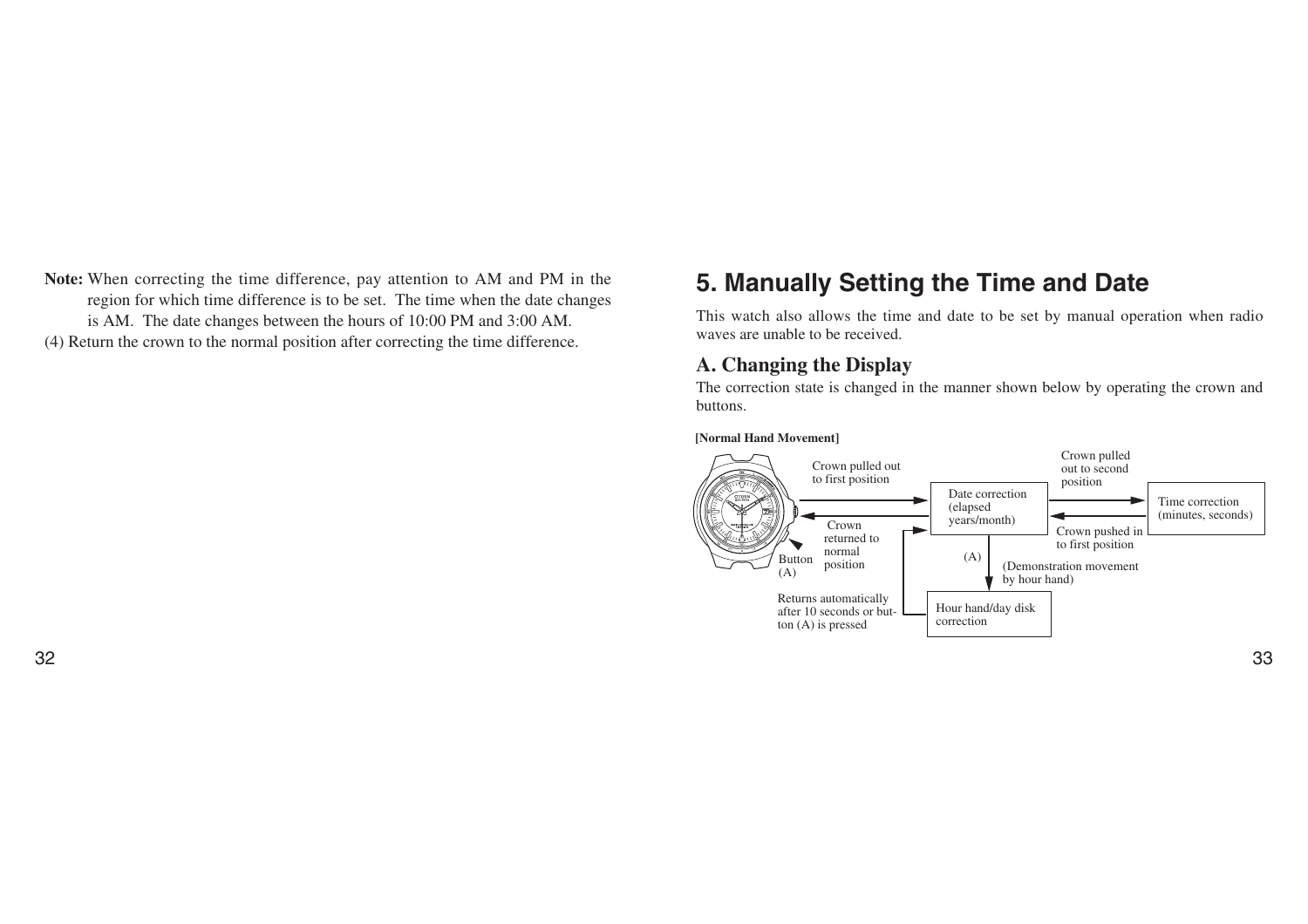## **B. Correcting the Seconds and Minutes**

- (1) When the crown is pulled out to the second position, the second hand rapidly moves to the 0 seconds position and stops.
- · If the second hand does not stop at the 0 seconds position, check the "Reference Position" and perform the procedure for "Setting the Reference Position".
- (2) Turn the crown to set the minutes.
	- **①** When the crown is turned to the right (by one click), the second hand makes one revolution while moving in the clockwise direction, and the minute hand advances by one minute.
	- **②** When the crown is turned to the left (by one click), the second hand makes one revolution while moving in the counter-clockwise direction, and the minute hand moves back by one minute.
- · Turning the crown continuously (by two or more clicks) causes the second hand and minute hand to move continuously.
- · Turn the crown to the left or right by one click to interrupt continuous movement of the hands.
- **Notes:**· Since the hour hand moves in coordination with the minute hand, the hour hand can be set by continuous movement of the second hand and minute hand. In addition, the date also changes in coordination with the hour hand.
	- · The watch automatically advances past non-existent dates such as February 30 or April 31. While the watch is advancing, the second hand and minute hand wait at the 12:00 position, while the hour hand moves automatically to pass by the non-existent date.
- (3) Return the crown to the normal position in synchronization with a telephone or other time service.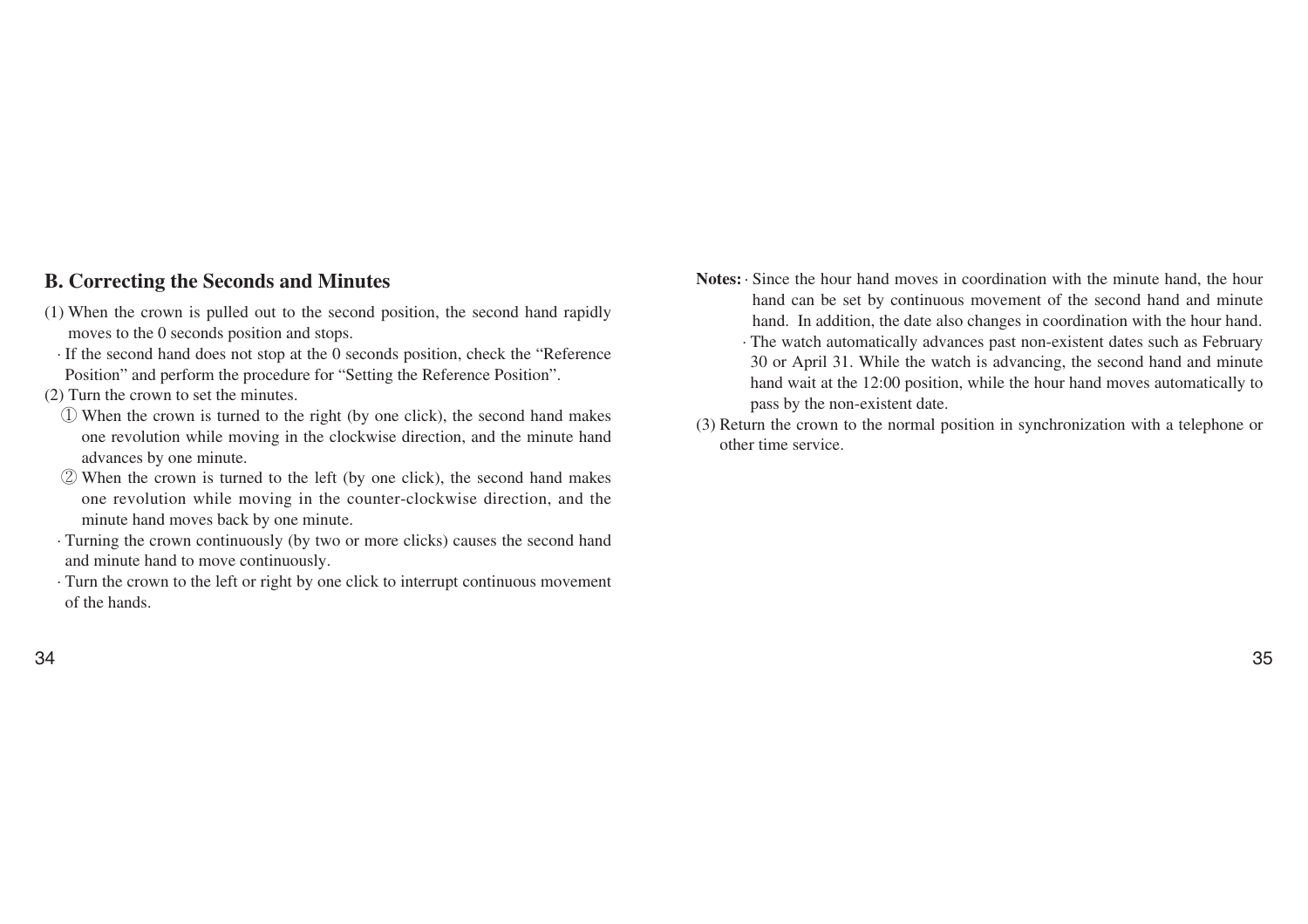## **C. Correcting the Elapsed Years and Month**

When the crown is pulled out to the first position, the second hand changes to an indication of the number of years that have elapsed since the most recent leap year (elapsed years) and the month.

- (1) When the crown is pulled out to the first position, the second hand moves to the year and month stored in memory and stops.
- (2) Turn the crown to set the year and month.
	- **①** Turn the crown to the right (by one click) to align the second hand at the position corresponding to the number of years that have elapsed since the most recent leap year and the month.
	- **②** When the crown is turned to the left (by one click), the second hand moves backwards.
- · Turning the crown continuously (by two clicks or more) causes the second hand to move continuously.
- · Turn the crown to the left or right by one click to interrupt continuous movement of the second hand.

**Note:** When the second hand makes two revolutions continuously, it rapidly returns to the position of the original year and month.

#### **Examples:**

Case of December in a leap year: Align the second hand at the 0 seconds position. Case of April in the third year after the most recent leap year:

- Align the second hand at the 23 seconds position (between 4:00 and 5:00).
- (3) After correcting the year and month, return the crown to the normal position. The second hand returns to the current time and the watch begins to run.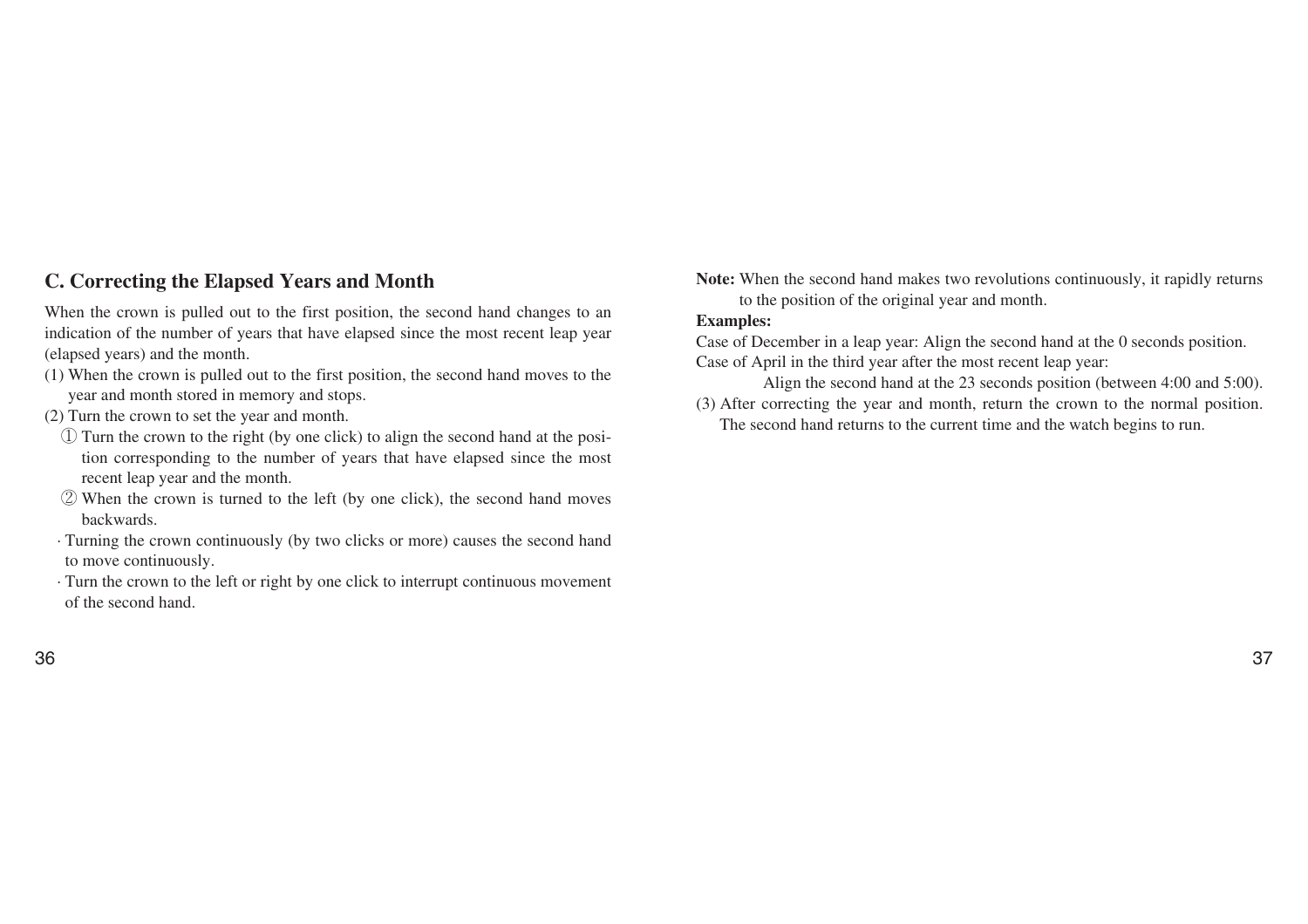#### **<Setting to a Non-Existent Date>**

If the month has been changed after setting the date causing the date to be set to a non-existent date, the date is automatically changed to the first day of the following month when the crown is returned to the normal position from the correction position.

#### **<Reading the Month and Year>**

#### **• Reading the Month**

January: Between 1:00 and 2:00 February: Between 2:00 and 3:00

:

December: Between 12:00 and 1:00



### **• Reading the Year**

Leap year: 1st graduation of each month zone 1st year after leap year: 2nd graduation of each month zone 2nd year after leap year: 3rd graduation of each month zone 3rd year after leap year: 4th graduation of each month zone

## **<Quick Reference Chart for Number of Years Since Leap Year>**

| Year | <b>Elapsed</b> year | Year | <b>Elapsed</b> year |
|------|---------------------|------|---------------------|
| 2000 | Leap year           | 2004 | Leap year           |
| 2001 | 1st year            | 2005 | 1st year            |
| 2002 | 2nd year            | 2006 | 2nd year            |
| 2003 | 3rd year            | 2007 | 3rd year            |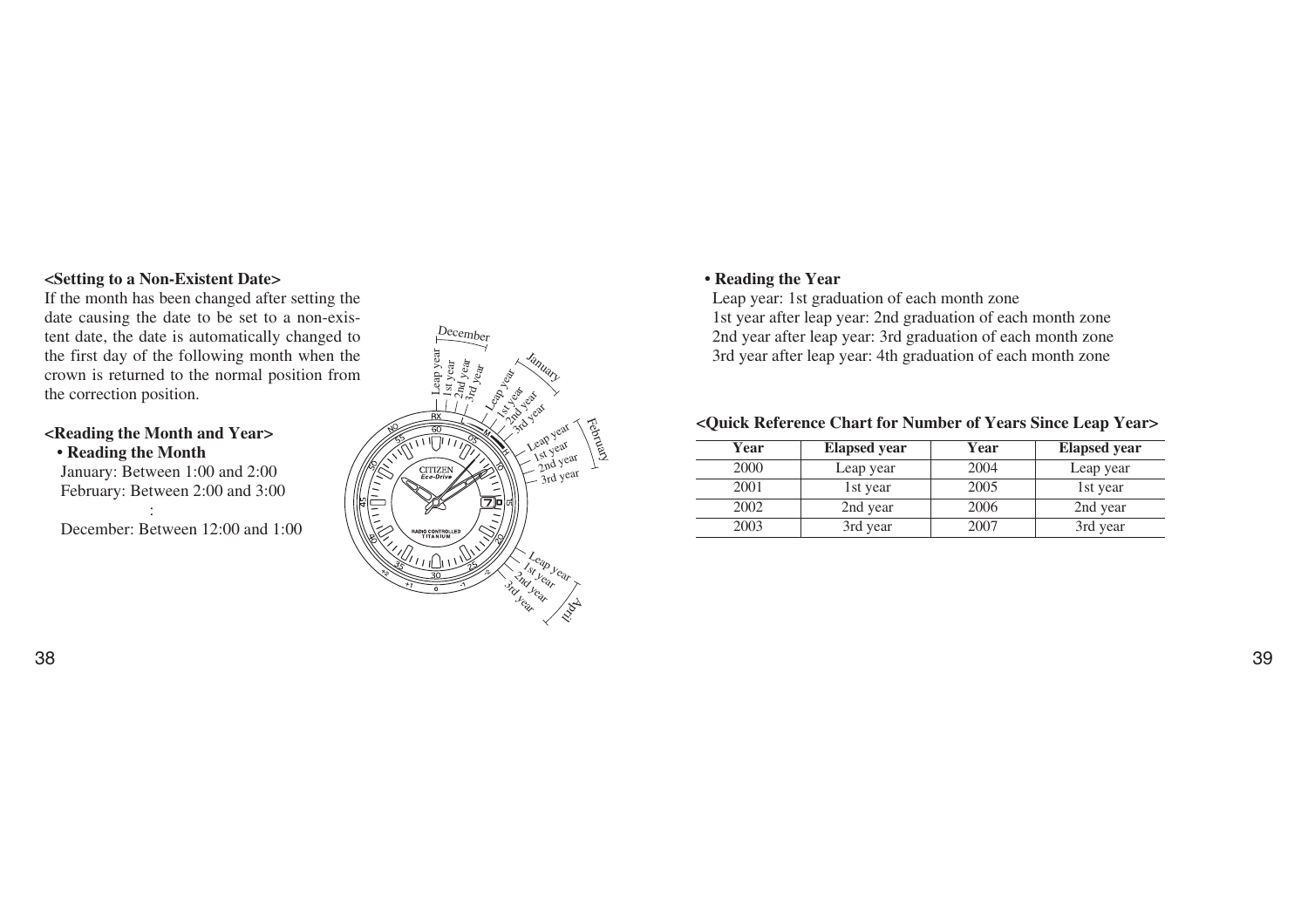## **D. Correcting the Hours and Date**

Since the date changes in coordination with the hour hand, it cannot be corrected independently. The date is changed by continuously advancing the hour hand. The hour hand and date can be corrected for 30 seconds after pressing button (A) or for 30 seconds after the hour hand has stopped moving.

- (1) Pull the crown out to the first position.
- · The second hand moves to the position of the year and month stored in memory and stops.
- (2) When button (A) is pressed once, the hour hand performs a demonstration movement and then changes to the hour and date correction state.
- · The second hand rapidly returns to the current time and begins to move
- (3) Turn the crown continuously to continuously advance the hour hand and set the date.
- · The date changes between the hours of about 10:00 PM and 3:00 AM.
- · In the case the month is set to a month with less than 31 days, a non-existent date is automatically passed by and the watch indicates the first day of the following month even if the date is changed from the 30th to the 31st.
- (4) Turn the crown to set the hours.
	- **①** When the crown is turned to the right (by one click), the hour hand advances (in the clockwise direction) by one hour.
	- **②** When the crown is turned to the left (by one click), the hour hand moves back (in the counter-clockwise direction) by one hour.
	- · Turning the crown continuously (by two or more clicks) causes the hour hand to move continuously.
	- · Turn the crown to the left or right by one click to interrupt continuous movement of the hour hand.
- **Note**: When correcting the time, set the time while paying attention to AM and PM. The time when the date changes is AM.
- (5) After correcting the time, always make sure to return the crown to the normal position.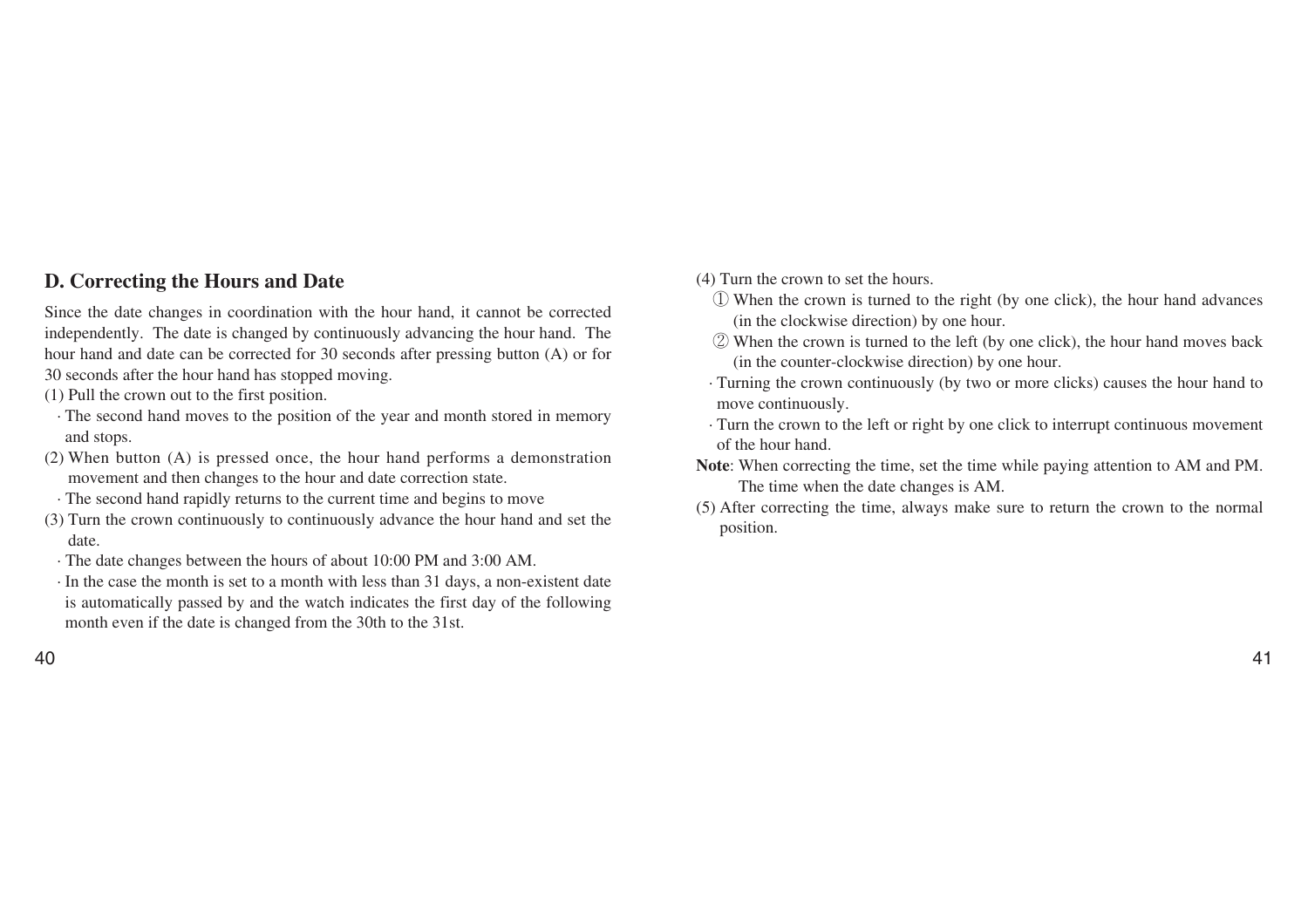**6. Unique Functions of Solar-Powered Watches** When the watch becomes insufficiently charged, a warning function is activated and the display changes as shown below.



\*1: If the watch has stopped as a result of being insufficiently charged, a minimum of about 30 seconds are required until recovery automatic reception is performed even if the watch is exposed to light.

\*2: If automatic reception has failed, the watch returns to the time and date prior to attempting reception.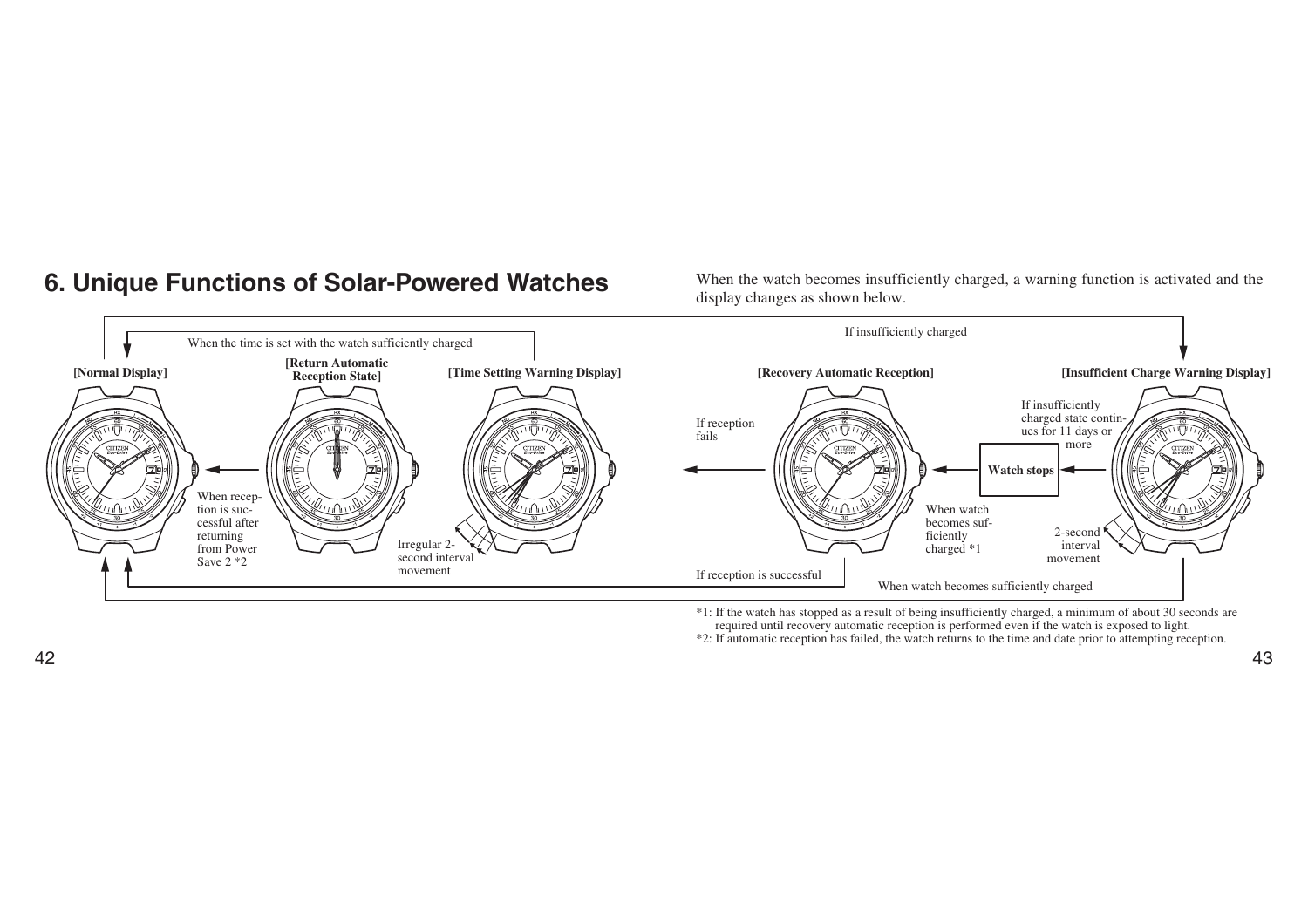## **A. Power Save Function**

#### **<Power Save 1>**

The second hand stops to save power when it reaches the 0 seconds position if the solar cell is not exposed to light and power is not generated for 24 consecutive hours.

- · The minute hand stops at the position corresponding to the second hand.
- · The hour hand and date change from normal movement (3-minute interval movement) to 1- hour interval movement.
- **Note:** Reception can still be performed either by regular automatic reception or free reception. However, in the case of performing free reception, Power Save 1 is canceled due to the switching operation.

#### **<Canceling Power Save 1>**

Power Save 1 is canceled either by resuming power generation by exposing the solar cell to light, or by operating the crown or buttons.

· When Power Save 1 is canceled, the second hand and minute hand rapidly return to the current time and begins 1-second interval movement. (When Power Save 1 is canceled by pressing button (A), the display returns to the current time after displaying the reception results for about 10 seconds.)

- · The hands move in the clockwise or counter-clockwise direction to rapidly return to the current time.
- · It takes a maximum of about 1 minute for the hands to return to the current time.

#### **<Power Save 2>**

The watch automatically switches to the Power Save 2 state to further reduce current consumption if the Power Save 1 state continues for approximately 2 days.

· Each hand and the date continue in the Power Save 1 state.

**Note:** Regular automatic reception is not performed every day. In addition, free reception can also not be performed.

#### **<Canceling Power Save 2>**

Power Save 2 is canceled when power generation is resumed by exposing the solar cell to light.

- · Recovery automatic reception is performed after the second hand and minute hand rapidly move to the current time. 1-second interval movement starts following completion of reception and the watch returns to normal operation.
- · Power Save 2 cannot be canceled with the crown or buttons.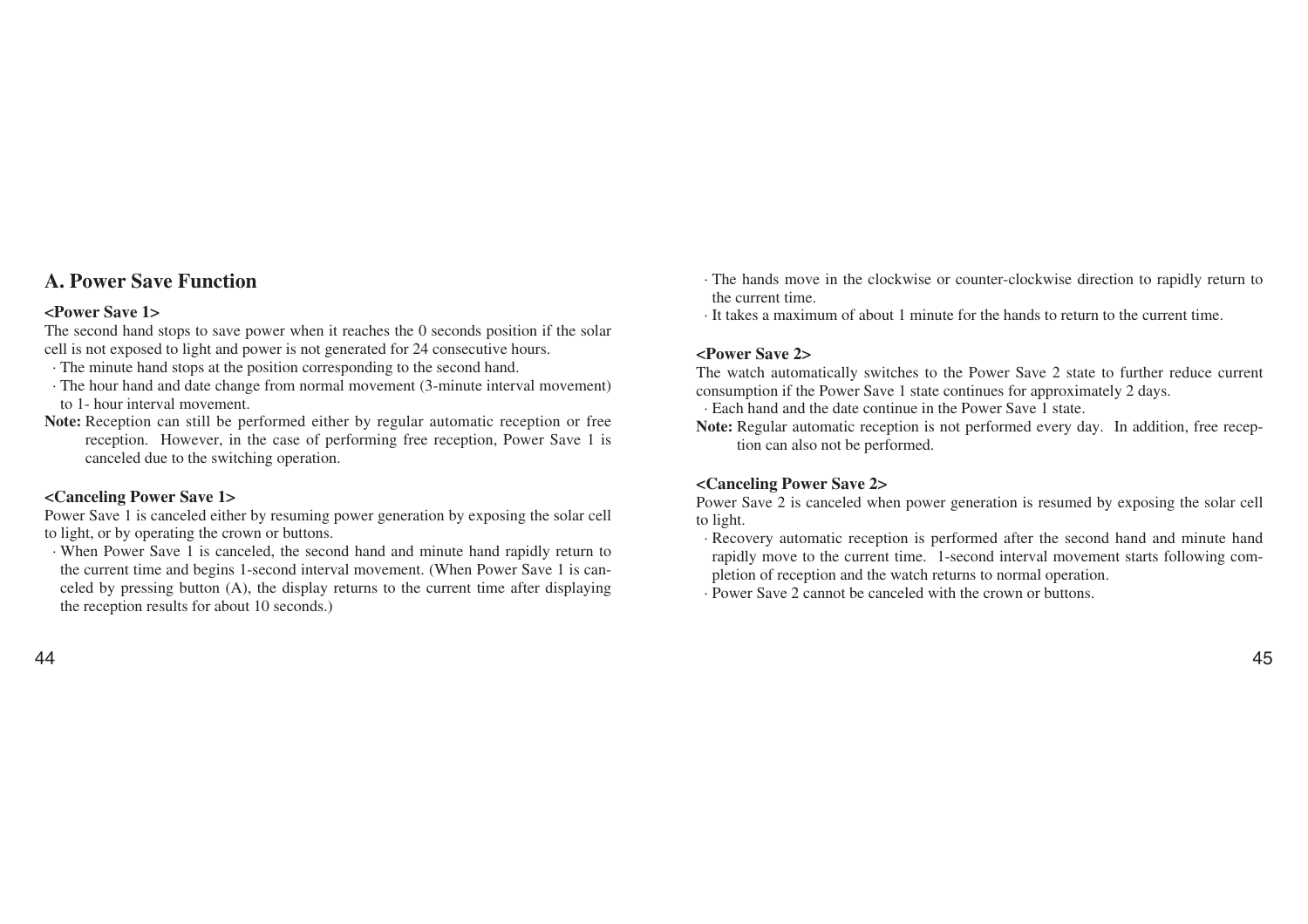#### **Notes:**

- · The watch also switches to the power save function from either 2-second interval movement (insufficient charge warning function) or irregular 2-second interval movement (time setting warning function).
- · During the time the secondary battery is fully charged and the overcharging prevention function is activated, the power save function is not activated even if power is not generated as a result of the solar cell not being exposed to light. In addition, the power save function is similarly not activated when the secondary battery temporarily becomes fully charged as a result of the solar cell being exposed to intense light.
- · Depending on the environment in which the watch is stored and so forth, reception may not be completed successfully even if recovery automatic reception is performed after cancellation of Power Save 2. It is therefore recommended to perform free reception before using the watch.

## **B. Insufficient Charge Warning Function**

When the capacity of the secondary battery becomes low as a result of not exposing the solar cell to light, the second hand changes to 2-second interval movement (insufficient charge warning function) to indicate that the watch is insufficiently charged. Although the watch continues to run normally at this time, after about 11 days have passed since the start of 2-second interval movement, the watch ends up stopping as a result of being insufficiently charged. Sufficiently recharge the watch by exposing to light so that the second hand returns to its original 1-second interval movement. **Notes:**

- · The time and date cannot be corrected manually during 2-second interval movement.
- · Regular automatic and free reception are also not available. Although the receiving station can be switched, the receiving station is not indicated.

· The all-reset procedure can be performed.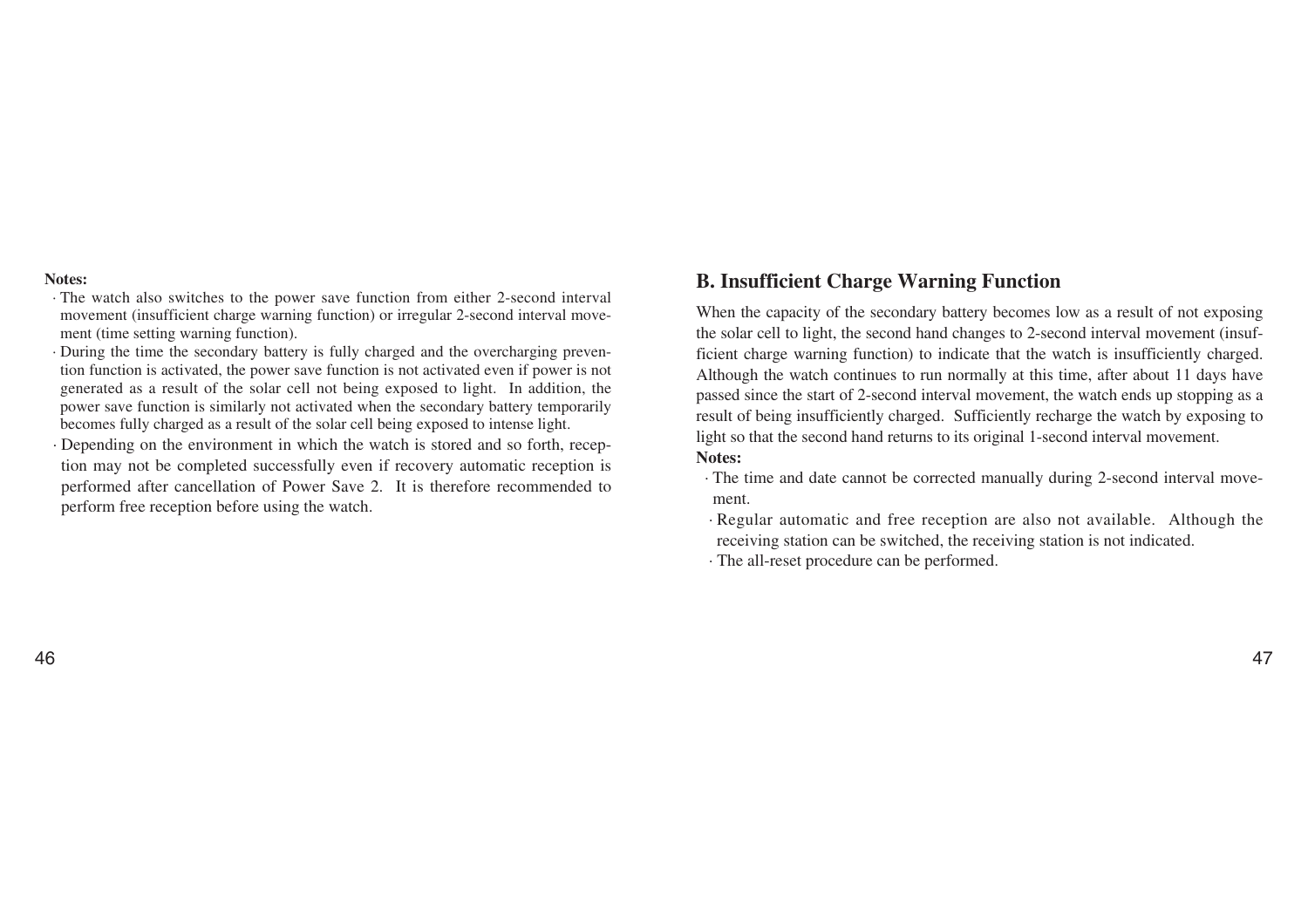## **C. Time Setting Warning Function**

Recovery automatic reception is performed when the watch is exposed to light and sufficiently recharged after having stopped as a result of being insufficiently charged.

- · If reception has been successful, the time is corrected and the second hand begins 1-second interval movement.
- · If reception has failed, the second hand moves by irregular 2-second interval movement (time setting warning function) indicating that the time is incorrect. Reset the time and date either by free reception or by manual setting.

· Irregular 2-second interval movement will continue unless the time is reset.

Note: In the case the watch has stopped as a result of being insufficiently charged, a minimum of about 30 minutes are required until recovery automatic reception is performed even if the watch is sufficiently exposed to light.

# **D. Overcharging Prevention Function**

When the secondary battery becomes fully charged, the overcharging prevention function is activated to prevent the battery from being charged further.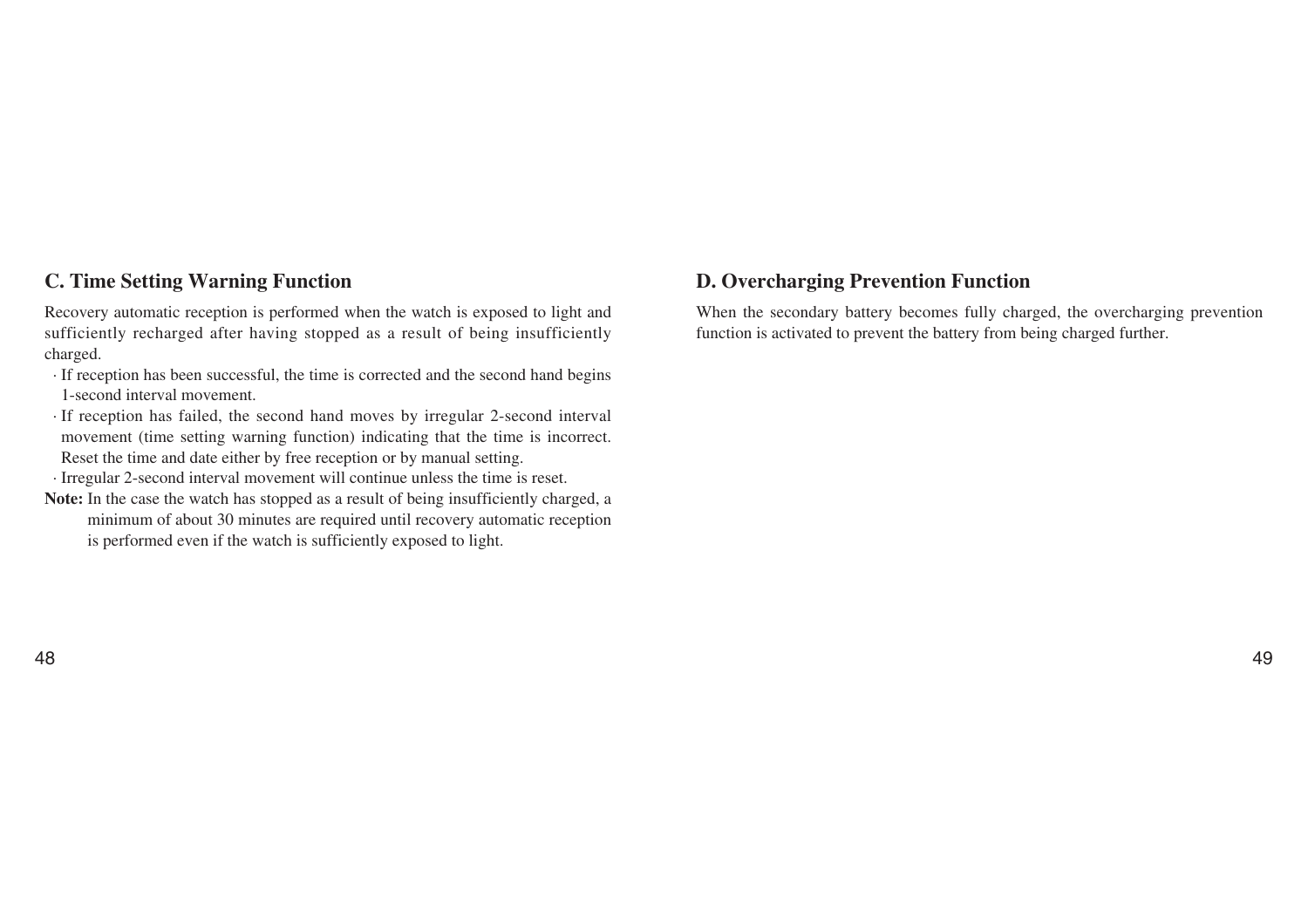# **7. General Reference for Charging Times of Solar-Powered Watches**

The time required for recharging varies according to the model of the watch (color of the dial, etc.). The following times are shown below only to serve as a reference.

· Recharging time refers to the amount of time the watch is continuously exposed to light.

|                                         |                                                             | Charging time                           |                                                                               |                                  |  |
|-----------------------------------------|-------------------------------------------------------------|-----------------------------------------|-------------------------------------------------------------------------------|----------------------------------|--|
| Illuminance<br>$(\mathbf{I}\mathbf{x})$ | Environment                                                 | Charging time for<br>1 day of operation | Charging time from<br>the stopped state to<br>recovery automatic<br>reception | Charging time to<br>fully charge |  |
| 500                                     | Interior lighting                                           | 4 hours                                 | 120 hours                                                                     |                                  |  |
| 1,000                                   | 60-70 cm (24-28 in) under a<br>fluorescent lamp $(30 W)$    | 2 hours                                 | 60 hours                                                                      |                                  |  |
| 3,000                                   | $20 \text{ cm}$ (8 in) under a fluores-<br>cent lamp (30 W) | 40 minutes                              | 20 hours                                                                      | 200 hours                        |  |
| 10,000                                  | Outdoors, cloudy                                            | 12 minutes                              | 6 hours                                                                       | 60 hours                         |  |
| 100,000                                 | Outdoors, summer, under<br>direct sunlight                  | 3 minutes                               | 1 hour 45 minutes                                                             | 15 hours                         |  |

Charging time to fully charge: Time required for recharging the watch from the stopped state when insufficiently charged to fully charged. Charging time for 1 day of operation: Time required for recharging the watch to run for 1 day.

#### **Note:**

Once fully charged, this watch will continue to run without recharging for approximately 8 years (when in the Power Save 2 state). Furthermore, it will continue to keep the correct time for about 9 months when the Power Save modes are not activated. However, once it stops running due to being insufficiently charged, a considerable amount of time is required to recharge so that it starts running again as indicated in the table. Try to recharge the watch daily whenever possible.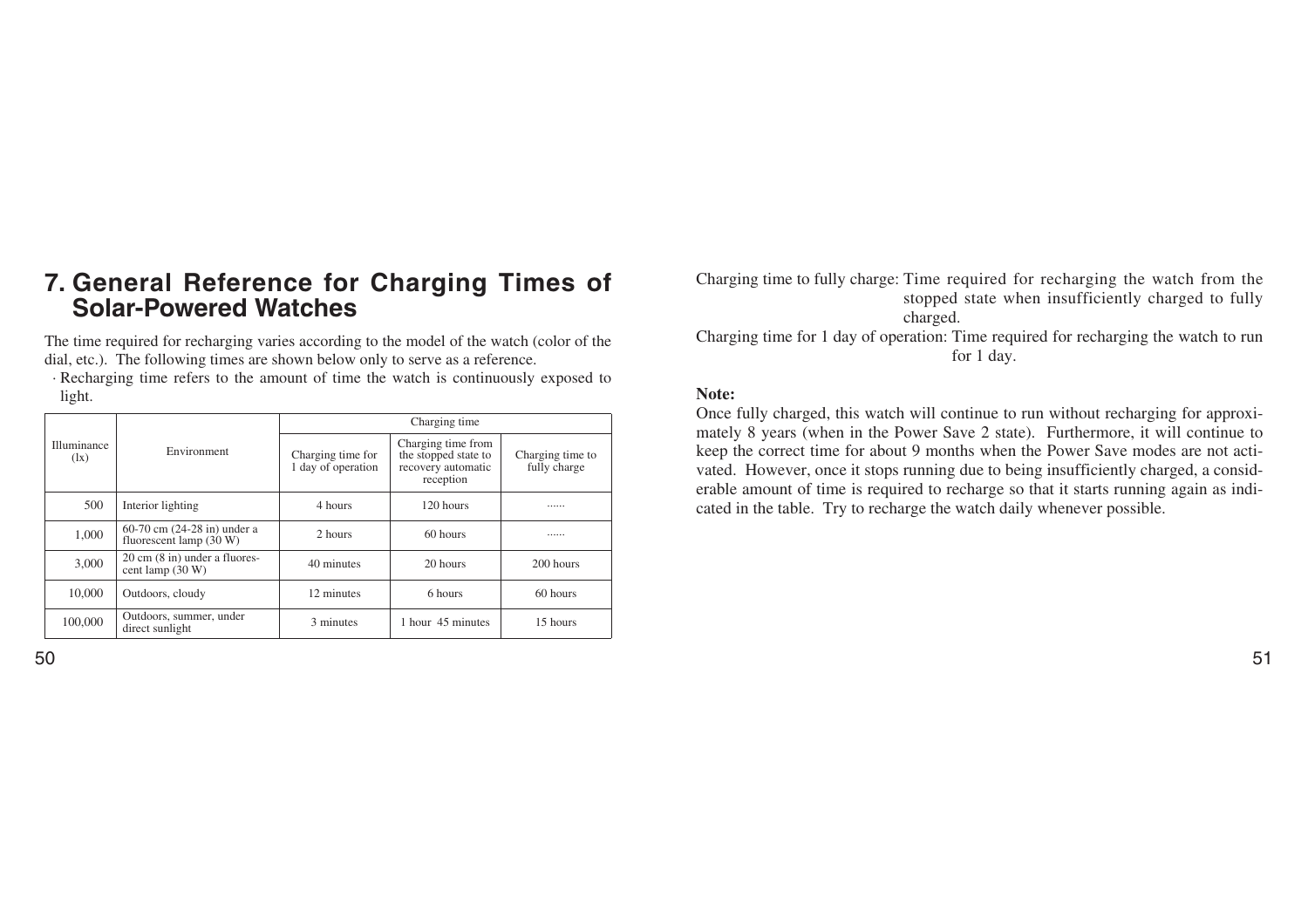# **8. Solar-Powered Watch Handling Precautions**

#### **<Try to Keep the Watch Charged at all Times>**

- · If you wear long sleeves, the fabric may cover the watch and prevent it from being exposed to light resulting in the watch becoming insufficiently charged.
- · When the watch is removed, try to place it in as bright a location as possible. This will enable the watch to continue to run properly at all times.

# **CAUTION: Charging Precautions**

- · Avoid charging at high temperatures (over 60°C /140°F) since allowing the watch to reach a high temperature during charging can cause a malfunction.
- **Examples**: Charging by placing the watch too close to a light source that may become hot such as an incandescent lamp or halogen lamp, or charging by placing the watch on an automobile dashboard that can easily reach a high temperature.
- · When charging the watch with an incandescent lamp, always make sure to place the watch at least 50 cm (20 in) away from the light source to prevent the watch from reaching a high temperature.

## 52 53

# **9. Replacing the Secondary Battery**

Unlike ordinary batteries, the secondary battery used in this watch does not have to be periodically replaced since it is able to be charged and discharged repeatedly.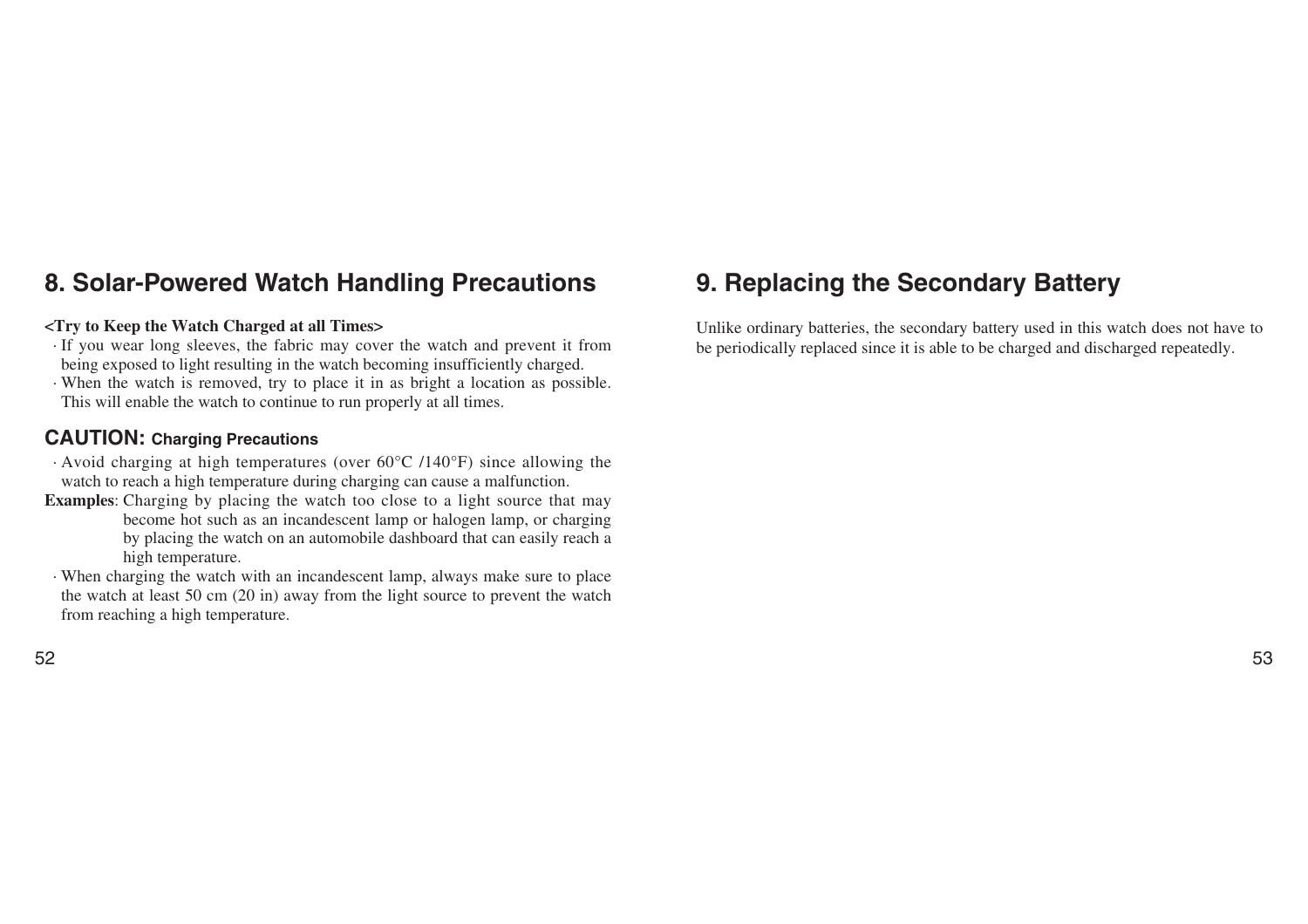# **10. Setting the Reference Position**

In the case the reference position of the watch has changed due to being subjected to a strong shock or the effect of static electricity, check the reference position (0 position/12:00 position) that serves as the basis of operation.

If the second hand does not indicate the correct position, it is possible that the reference position may have shifted. Check the reference position of each hand using the procedure described below.

# **A. Checking the Reference Position**

- (1) Continuously depress button (A) for at least 10 seconds with the crown in the normal position.
- · After the second hand indicates the result of the previous reception, the second hand moves to the RX position (12:00 position) and then each hand rapidly moves to the reference position and stops.
- · The date changes in coordination with the hour hand, and stops between 31 and 1.
- 54 55
- (2) When button (A) is pressed for about 2 seconds, the hands rapidly return to the current time. Alternatively, the watch will automatically return to the current time if the buttons or crown are not operated for 2 minutes or more.
- **Note**: Set the reference position if any of the hands or date do not indicate the reference position.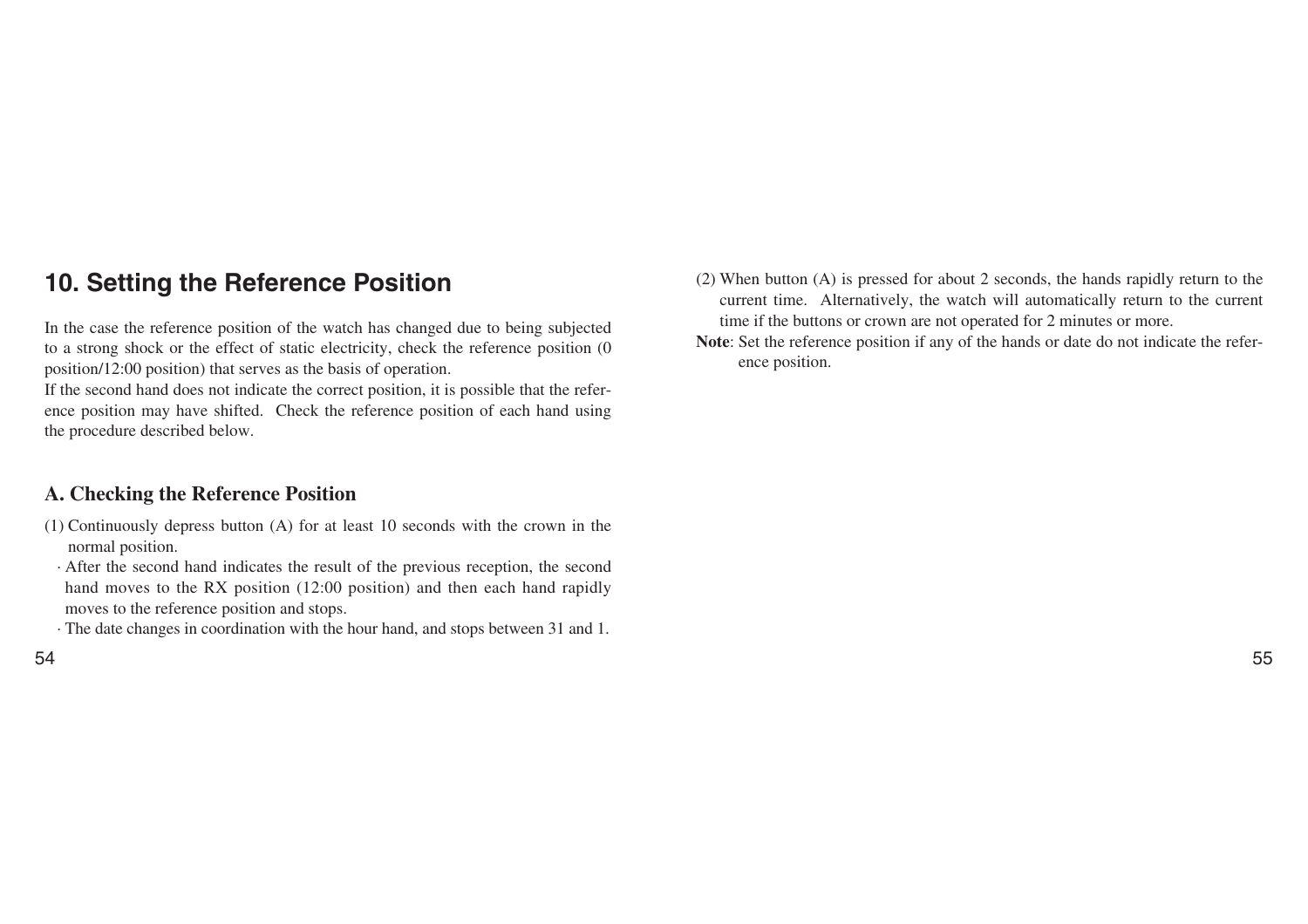# **B. Setting the Reference Position**

- (1) Continuously depress button (A) for 10 seconds or more.
- · After the second hand indicates the result of the previous reception, the second hand moves to the RX position (12:00 position) and then each hand rapidly moves to the reference position and stops.
- (2) Pull the crown out to the first position, set the date between 31 and 1, and set the hour hand to 12:00.
- · Set the date by continuously turning the crown to continuously move the hour hand.
- · Turn the crown to set the hours.
- (3) Pull the crown out to the second position and set the second hand and minute hand to 12:00.
- · Turn the crown to set the seconds and minutes.



- (4) Return the crown to the normal position and press button (A) for about 2 seconds.
	- · Each hand and the date rapidly return to the current time.

#### **Note:**

· After setting the reference position, always make sure to perform free reception or correct the time and date manually before using the watch.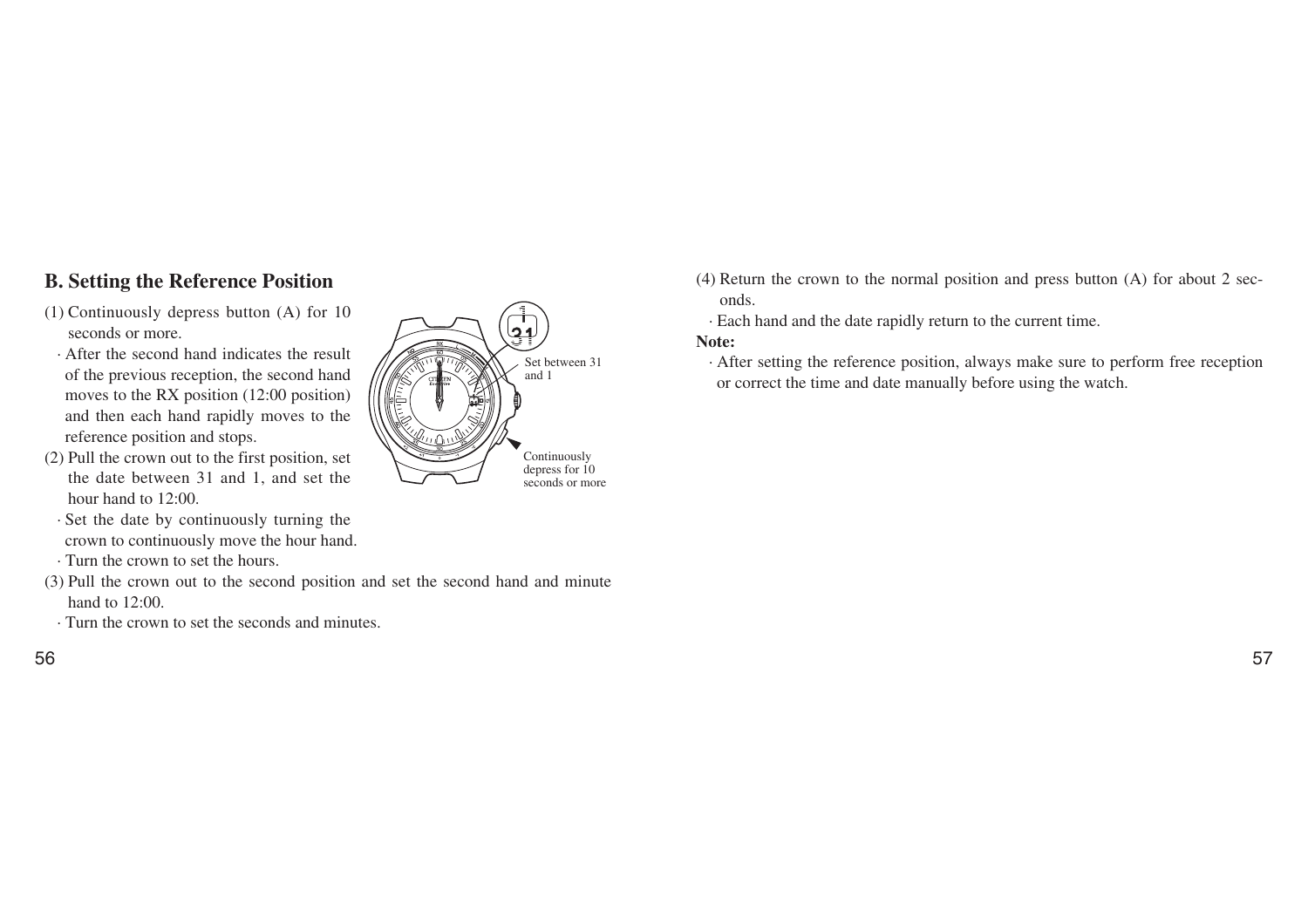## **<Changing the Mode when Setting the Reference Position> 11. All-Reset**



The watch display may become abnormal due to the effects of static electricity or a strong shock. If this happens, set the reference position.

- (1) Pull the crown out to the second position.
- · The second hand rapidly moves to the reference position stored in memory and stops.
- (2) Press buttons (A) and (B) simultaneously.
- · The second hand and hour hand perform a demonstration movement consisting of moving forward, backward and then forward again.

This completes the all-reset procedure. Always make sure to set the reference position after performing the all-reset procedure.

#### **Cautions Following All-Reset:**

· After performing the all-reset procedure, it takes about 1 second to store the reference position in memory when the reference position has been set. Do not pull out the crown immediately after setting the reference position.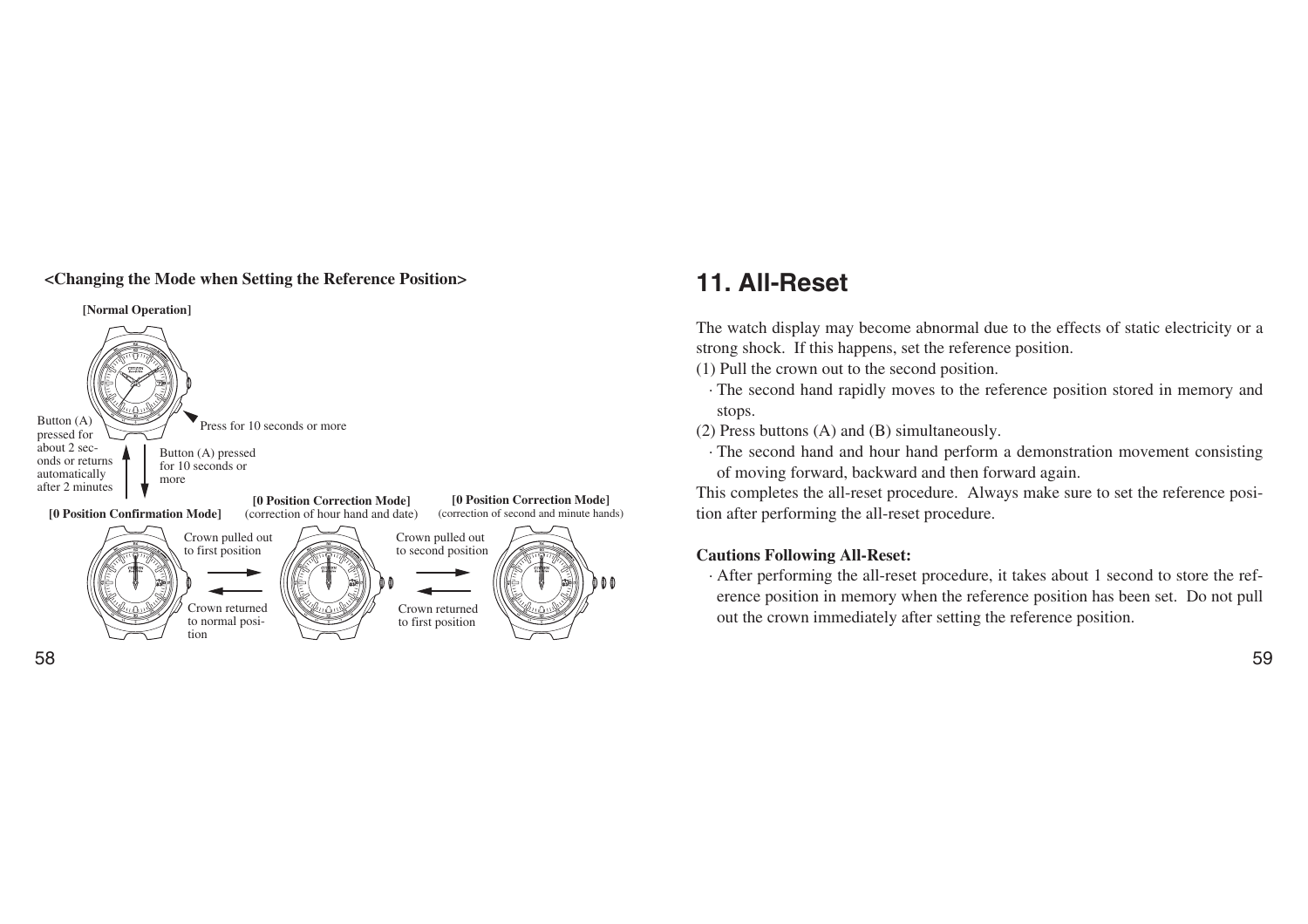- · After performing the all-reset procedure, the second hand will remain stopped even if the crown is returned to the normal position unless the reference position is set with the crown at both the first and second positions.
- · After performing the all-reset procedure, the time shown after setting the reference position is 12:00 AM. When setting the time manually, set both the time and date while paying attention to AM and PM so that the time is set correctly.

# **12. Troubleshooting**

| <b>Problem</b>                                                                                    | <b>Check Items</b>                                                                      | <b>Corrective Actions</b>                                                                                                                                                                                                                  |  |
|---------------------------------------------------------------------------------------------------|-----------------------------------------------------------------------------------------|--------------------------------------------------------------------------------------------------------------------------------------------------------------------------------------------------------------------------------------------|--|
| Unable to receive<br>radio waves (the<br>watch cannot be<br>switched to the receiv-<br>ing state) | Has button (A) been pressed<br>until the second hand points to<br>$RX(12:00$ position)? | Press button (A) for about 2 seconds,<br>check that the second hand points to<br>RX and then try receiving radio<br>waves again.                                                                                                           |  |
| Unable to receive<br>radio waves (even<br>within the receivable<br>area)                          | Are there objects that block<br>radio waves or generate noise<br>nearby?                | Refer to the sections entitled "For<br>Good Reception" and "Locations"<br>where Reception may be Difficult"<br>of this manual. Check if the recep-<br>tion environment has changed as a<br>result of rearranging the room and so<br>forth. |  |
| Current time incorrect<br>even though radio<br>waves ought to have<br>been received               | Has the reference position of<br>any of the hands shifted?                              | Refer to section 10 of this manual<br>entitled "Setting the Reference Posi-<br>tion". If the reference position has<br>shifted, properly reset the reference<br>position.                                                                  |  |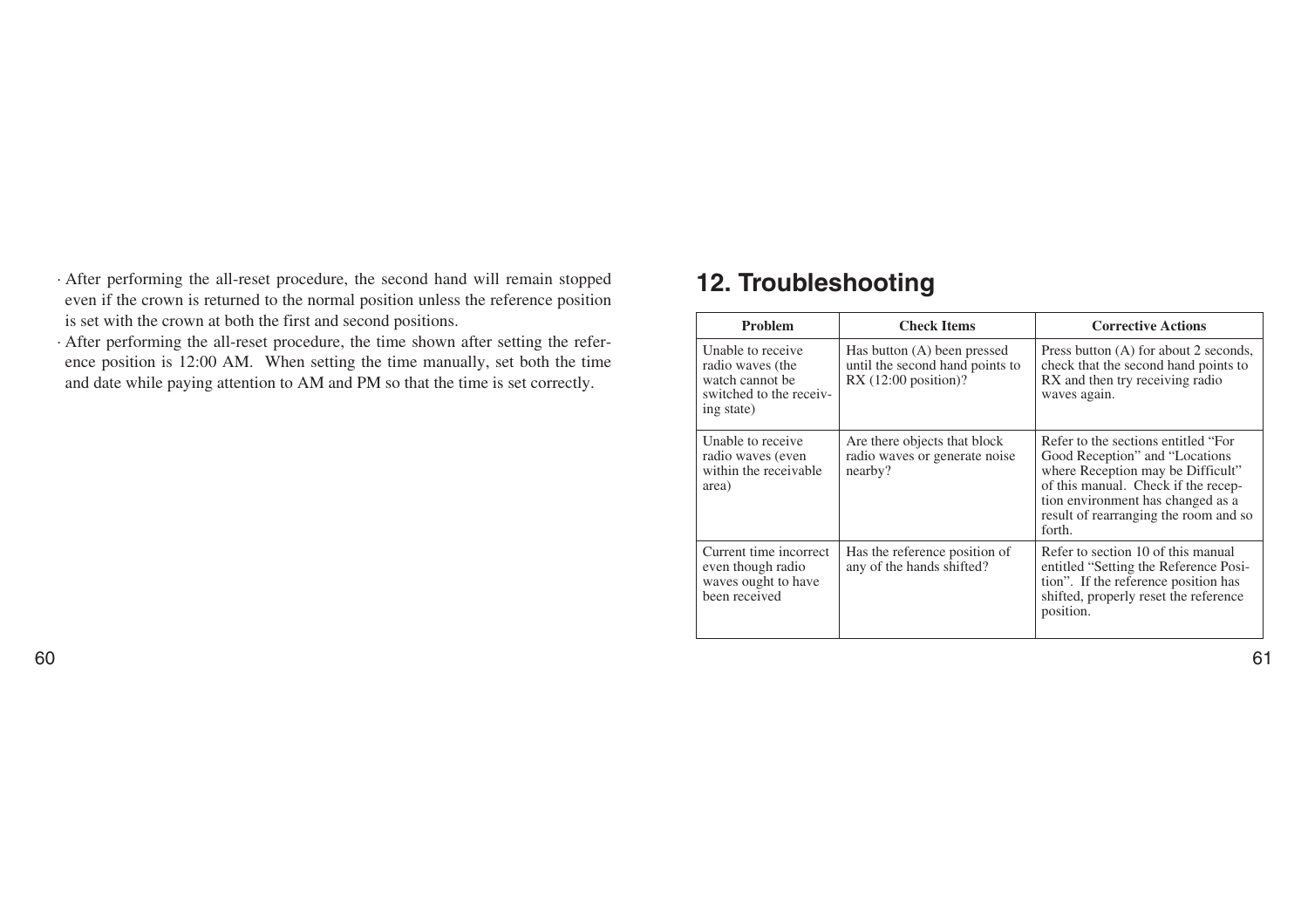# **13. Precautions**

#### **CAUTION: Water-resistance performance**

For correct use within the design limits of the watch, confirm the level of waterresistance of your watch, as indicated on the dial and case, and consult the table.

| <b>CAUTION: Water-resistance performance</b>                                                                             |                                                                          | <b>Examples of use</b>                  |                                                       |                                                  |                                |                                 |                                    |
|--------------------------------------------------------------------------------------------------------------------------|--------------------------------------------------------------------------|-----------------------------------------|-------------------------------------------------------|--------------------------------------------------|--------------------------------|---------------------------------|------------------------------------|
| There are several types of water-resistant watches as<br>shown in the following table.                                   |                                                                          |                                         |                                                       |                                                  |                                |                                 |                                    |
| The unit "bar" is roughly equal to 1 atmosphere.<br>* WATER RESIST (ANT) xx bar may also be indicated as<br>W.R. xx bar. |                                                                          | (رت)                                    |                                                       | B                                                | $\circ$ $\circ$ $\circ$        |                                 |                                    |
| <b>Indication</b>                                                                                                        |                                                                          |                                         |                                                       | Moderate exposure to                             |                                |                                 | Operation of the crown             |
| <b>Dial</b>                                                                                                              | Case<br>(Case back)                                                      | <b>Specifications</b>                   | Minor exposure to water<br>(washing face, rain, etc.) | water (washing, kitchen<br>work, swimming, etc.) | Marine sports (skin<br>diving) | Scuba diving (with air<br>tank) | or button with moisture<br>visible |
| <b>WATER RESIST or</b><br>no indication                                                                                  | <b>WATER</b><br>RESIST(ANT)                                              | Water-resistant to<br>3 atmospheres     | <b>OK</b>                                             | <b>NO</b>                                        | <b>NO</b>                      | <b>NO</b>                       | <b>NO</b>                          |
| WR 50 or WATER<br>RESIST 50                                                                                              | <b>WATER RESIST(ANT)</b><br>5 bar or<br><b>WATER RESIST(ANT)</b>         | Water-resistant to<br>5 atmospheres     | <b>OK</b>                                             | <b>OK</b>                                        | <b>NO</b>                      | <b>NO</b>                       | <b>NO</b>                          |
| WR 100/200 or<br><b>WATER RESIST</b><br>100/200                                                                          | <b>WATER RESIST(ANT)</b><br>10 bar/20 bar or<br><b>WATER RESIST(ANT)</b> | Water-resistant to<br>10/20 atmospheres | <b>OK</b>                                             | <b>OK</b>                                        | OK                             | <b>NO</b>                       | <b>NO</b>                          |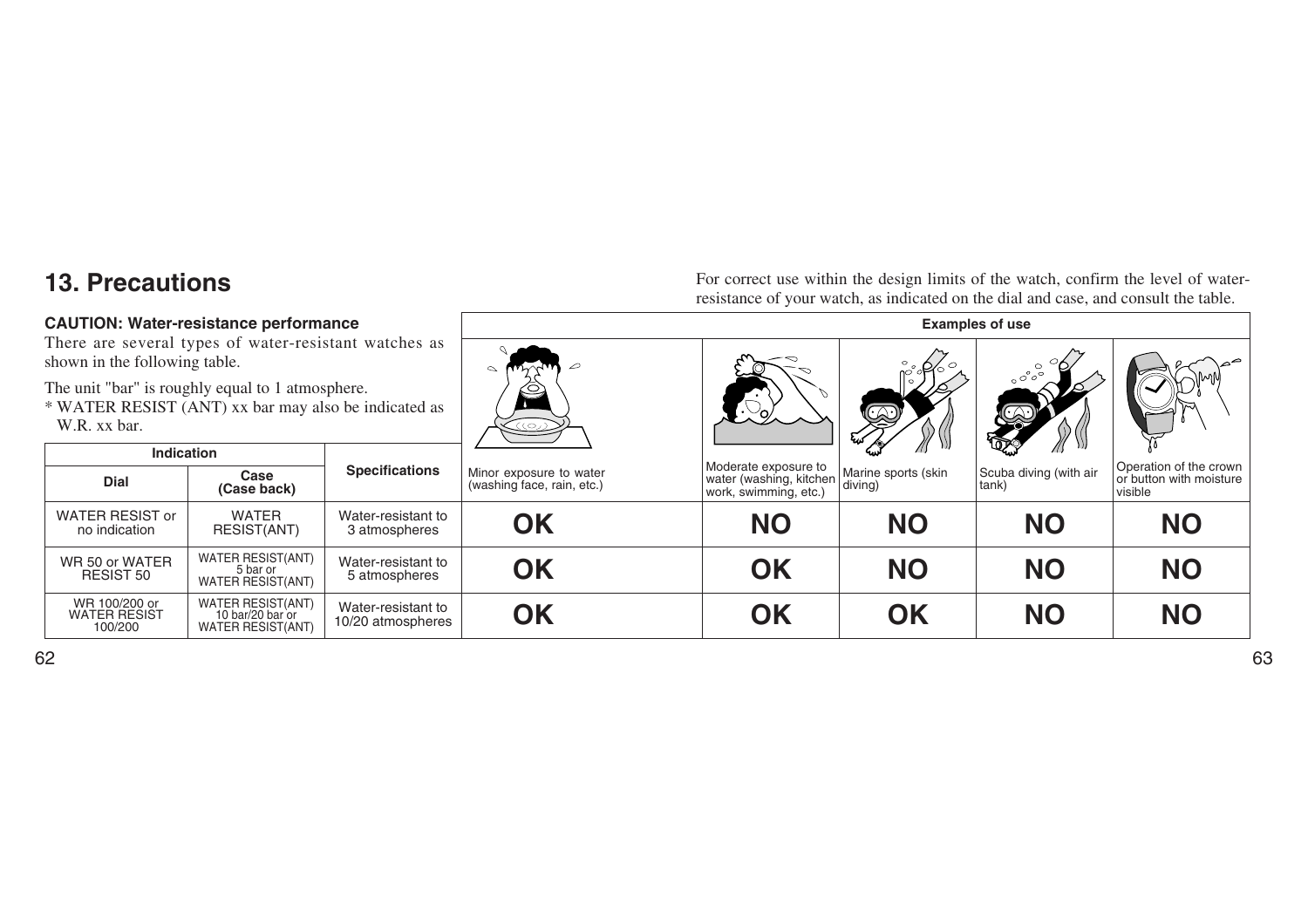- Water-resistance for daily use (to 3 atmospheres): This type of watch is waterresistant to minor exposure to water. For example, you may wear the watch while washing your face; however, it is not designed for use underwater.
- Upgraded water-resistance for daily use (to 5 atmospheres): This type of watch is water-resistant to moderate exposure to water. You may wear the watch while swimming; however, it is not designed for use while skin diving.
- Upgraded water-resistance for daily use (to 10/20 atmospheres): This type of watch may be used for skin diving; however, it is not designed for scuba or saturated diving using helium gas.

# **CAUTION:**

- Be sure to use the watch with the crown pressed in (normal position). If your watch has a screw-type crown or button, be sure to tighten the crown completely.
- Do NOT operate the crown or button with wet fingers or when the watch is wet. Water may enter the watch and compromise water-resistance.
- If the watch is used in seawater, rinse with fresh water afterward and wipe with a dry cloth.
- If moisture has entered the watch, or if the inside of the crystal is fogged up and does not become clear within a day, immediately take the watch to your dealer or

Citizen Service Center for repair. Leaving the watch in such a state will allow corrosion to form inside.

• If seawater enters the watch, place the watch in a box or plastic bag and immediately take it in for repair. Otherwise, pressure inside the watch will increase, and parts (crystal, crown, buttons, etc.) may come off.

# **CAUTION: Keep your watch clean.**

- Leaving dust and dirt deposited between the case and crown may result in difficulty in pulling the crown out. Rotate the crown while in its normal position from time to time to loosen dust and dirt and then brush it off.
- Dust and dirt tend to be deposited in gaps in the back of the case or band. Deposited dust and dirt may cause corrosion and soil your clothing. Clean the watch occasionally.

# **Cleaning the Watch**

- Use a soft cloth to wipe off dirt, perspiration and water from the case and crystal.
- Use a soft, dry cloth to wipe off perspiration and dirt from the leather band.
- To clean a metal, plastic, or rubber watchband, wash away dirt with water. Use a soft brush to remove dust and dirt jammed in the gaps in the metal band.

**NOTE:** Avoid using solvents (thinner, benzine, etc.), as they may mar the finish.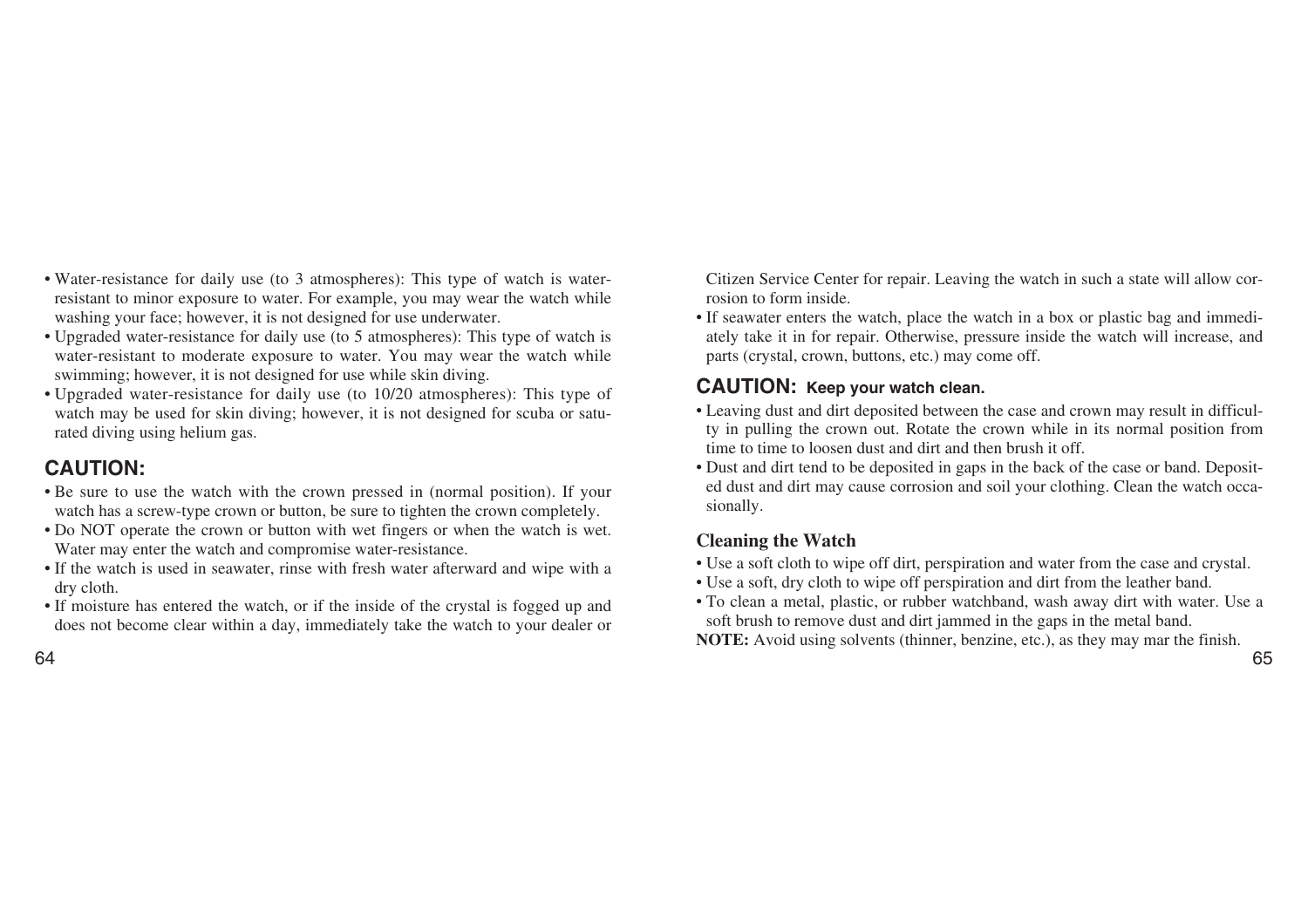# **CAUTION: Operating environment**

• Use the watch within the operating temperature range specified in the instruction manual.

Using the watch where temperatures are outside the specified range may result in deterioration of functions or even stoppage of the watch.

• Do NOT use the watch in places where it is exposed to high temperature, such as in a sauna.

Doing so may result in a burn.

• Do NOT leave the watch in a place where it is exposed to high temperature, such as the glove compartment or dash-board of a car.

Doing so may result in deterioration of the watch, such as deformation of plastic parts.

• Do NOT place the watch close to a magnet.

Timekeeping will become inaccurate if you place the watch close to magnetic health equipment such as a magnetic necklace, a magnetic latch of a refrigerator door,handbag clasp or the earphone of a mobile phone. If this has occurred, move the watch away from the magnet and reset the time.

• Do NOT place the watch close to household appliances that generate static electricity.

66 67

Timekeeping may become inaccurate if the watch is exposed to strong static electricity, such as is emitted from a TV screen.

- Do NOT subject the watch to a strong shock such as dropping it onto a hard floor.
- Avoid using the watch in an environment where it may be exposed to chemicals or corrosive gases.

If solvents, such as thinner and benzine, or substances containing such solvents come in contact with the watch, discoloration, melting, cracking, etc. may result. If the watch comes in contact with mercury used in thermometers, the case, band or other parts may become discolored.

## **Periodical inspections**

Your watch requires inspection once every two or three years for safety and long use.

To keep your watch water resistant, the packing needs to be replaced regularly. Other parts are required to be inspected and replaced as necessary. Ask for Citizen geuine parts during replacement.